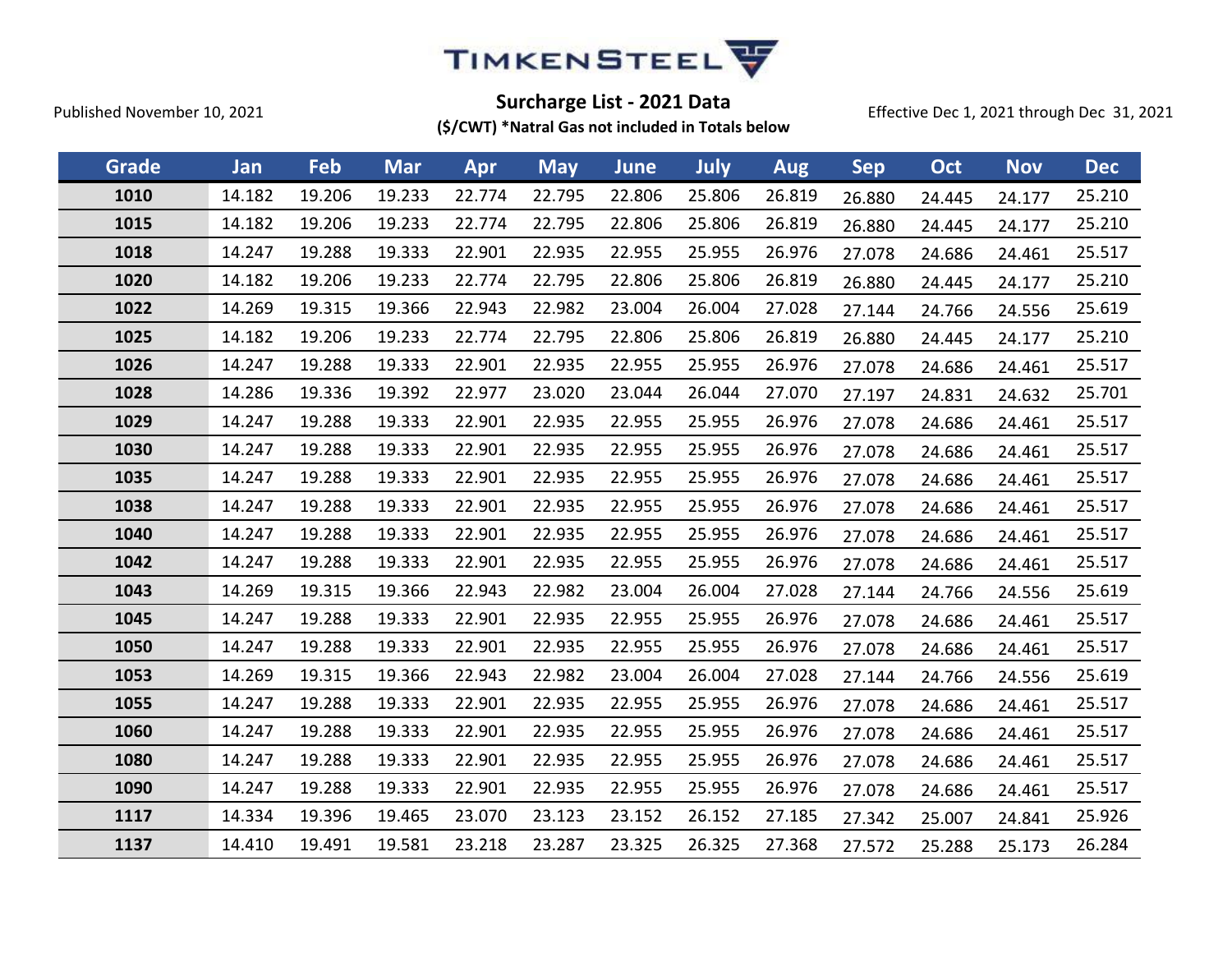

Effective Dec 1, 2021 through Dec 31, 2021

| Grade | Jan    | Feb    | <b>Mar</b> | Apr    | <b>May</b> | <b>June</b> | July   | <b>Aug</b> | <b>Sep</b> | Oct    | <b>Nov</b> | <b>Dec</b> |
|-------|--------|--------|------------|--------|------------|-------------|--------|------------|------------|--------|------------|------------|
| 1141  | 14.410 | 19.491 | 19.581     | 23.218 | 23.287     | 23.325      | 26.325 | 27.368     | 27.572     | 25.288 | 25.173     | 26.284     |
| 1144  | 14.410 | 19.491 | 19.581     | 23.218 | 23.287     | 23.325      | 26.325 | 27.368     | 27.572     | 25.288 | 25.173     | 26.284     |
| 1340  | 14.464 | 19.559 | 19.664     | 23.324 | 23.404     | 23.449      | 26.449 | 27.499     | 27.737     | 25.489 | 25.410     | 26.540     |
| 1516  | 14.393 | 19.471 | 19.556     | 23.187 | 23.252     | 23.288      | 26.288 | 27.329     | 27.523     | 25.228 | 25.102     | 26.208     |
| 1522  | 14.355 | 19.423 | 19.498     | 23.113 | 23.170     | 23.202      | 26.202 | 27.238     | 27.407     | 25.088 | 24.936     | 26.029     |
| 1552  | 14.377 | 19.450 | 19.531     | 23.155 | 23.217     | 23.251      | 26.251 | 27.290     | 27.473     | 25.168 | 25.031     | 26.131     |
| 1566  | 14.301 | 19.355 | 19.415     | 23.007 | 23.053     | 23.078      | 26.078 | 27.107     | 27.243     | 24.887 | 24.699     | 25.773     |
| 3310  | 31.364 | 38.335 | 40.404     | 45.776 | 42.057     | 42.181      | 46.192 | 49.010     | 50.869     | 49.625 | 49.975     | 51.678     |
| 3311  | 31.262 | 38.222 | 40.276     | 45.598 | 41.858     | 41.974      | 45.981 | 48.792     | 50.622     | 49.317 | 49.635     | 51.280     |
| 4023  | 16.147 | 21.272 | 21.520     | 25.402 | 25.753     | 25.774      | 28.939 | 31.128     | 31.949     | 29.565 | 29.651     | 30.899     |
| 4027  | 16.147 | 21.272 | 21.520     | 25.402 | 25.753     | 25.774      | 28.939 | 31.128     | 31.949     | 29.565 | 29.651     | 30.899     |
| 4118  | 15.426 | 20.523 | 20.693     | 24.562 | 24.804     | 24.847      | 27.937 | 29.509     | 29.995     | 27.781 | 27.758     | 29.102     |
| 4120  | 15.858 | 20.985 | 21.210     | 25.163 | 25.480     | 25.529      | 28.652 | 30.465     | 31.127     | 28.950 | 29.023     | 30.424     |
| 4121  | 16.493 | 21.639 | 21.925     | 25.982 | 26.404     | 26.451      | 29.631 | 31.837     | 32.723     | 30.537 | 30.694     | 32.165     |
| 4130  | 16.273 | 21.396 | 21.643     | 25.726 | 26.118     | 26.173      | 29.331 | 31.302     | 32.035     | 29.932 | 30.017     | 31.581     |
| 4135  | 16.338 | 21.477 | 21.743     | 25.853 | 26.258     | 26.321      | 29.479 | 31.459     | 32.233     | 30.173 | 30.301     | 31.888     |
| 4140  | 16.354 | 21.498 | 21.768     | 25.885 | 26.293     | 26.358      | 29.516 | 31.498     | 32.282     | 30.233 | 30.372     | 31.964     |
| 4142  | 16.354 | 21.498 | 21.768     | 25.885 | 26.293     | 26.358      | 29.516 | 31.498     | 32.282     | 30.233 | 30.372     | 31.964     |
| 4145  | 16.354 | 21.498 | 21.768     | 25.885 | 26.293     | 26.358      | 29.516 | 31.498     | 32.282     | 30.233 | 30.372     | 31.964     |
| 4150  | 16.354 | 21.498 | 21.768     | 25.885 | 26.293     | 26.358      | 29.516 | 31.498     | 32.282     | 30.233 | 30.372     | 31.964     |
| 4319  | 24.631 | 30.719 | 31.971     | 36.669 | 35.075     | 35.134      | 38.804 | 41.894     | 43.565     | 41.648 | 41.980     | 43.433     |
| 4320  | 24.852 | 30.965 | 32.241     | 36.953 | 35.302     | 35.359      | 39.043 | 42.157     | 43.844     | 41.929 | 42.261     | 43.710     |
| 4340  | 25.069 | 31.201 | 32.507     | 37.326 | 35.720     | 35.795      | 39.487 | 42.613     | 44.354     | 42.567 | 42.957     | 44.538     |
| 4350  | 25.045 | 31.177 | 32.480     | 37.287 | 35.675     | 35.749      | 39.440 | 42.566     | 44.305     | 42.504 | 42.892     | 44.455     |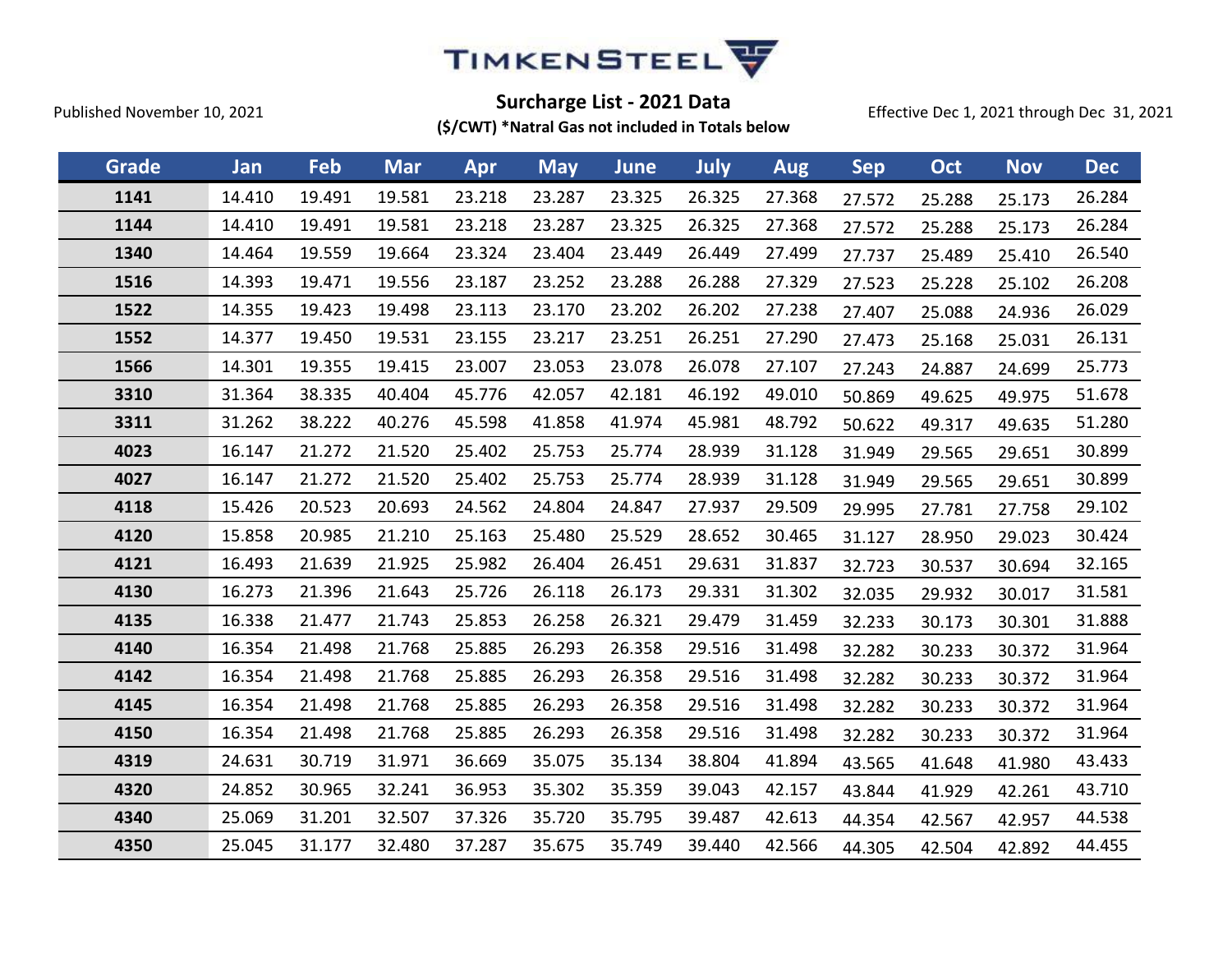

Effective Dec 1, 2021 through Dec 31, 2021

| Grade | Jan    | Feb    | <b>Mar</b> | Apr    | <b>May</b> | June   | July   | <b>Aug</b> | <b>Sep</b> | Oct    | <b>Nov</b> | <b>Dec</b> |
|-------|--------|--------|------------|--------|------------|--------|--------|------------|------------|--------|------------|------------|
| 4619  | 24.732 | 30.838 | 32.103     | 36.754 | 35.078     | 35.126 | 38.805 | 41.913     | 43.581     | 41.597 | 41.907     | 43.277     |
| 4715  | 22.495 | 28.186 | 29.159     | 33.875 | 33.684     | 33.738 | 37.336 | 41.250     | 43.306     | 41.265 | 41.851     | 43.535     |
| 4820  | 32.328 | 39.331 | 41.511     | 46.717 | 43.122     | 43.179 | 47.312 | 51.258     | 53.682     | 51.911 | 52.405     | 53.679     |
| 5046  | 14.439 | 19.495 | 19.564     | 23.228 | 23.302     | 23.337 | 26.344 | 27.376     | 27.523     | 25.243 | 25.066     | 26.240     |
| 5060  | 14.573 | 19.637 | 19.720     | 23.453 | 23.554     | 23.599 | 26.612 | 27.650     | 27.819     | 25.616 | 25.464     | 26.726     |
| 5120  | 14.737 | 19.806 | 19.902     | 23.720 | 23.855     | 23.911 | 26.933 | 27.976     | 28.165     | 26.053 | 25.923     | 27.299     |
| 5130  | 14.826 | 19.901 | 20.006     | 23.870 | 24.023     | 24.086 | 27.111 | 28.159     | 28.362     | 26.302 | 26.188     | 27.623     |
| 5135  | 14.790 | 19.858 | 19.956     | 23.802 | 23.948     | 24.007 | 27.032 | 28.076     | 28.263     | 26.180 | 26.049     | 27.467     |
| 5150  | 14.737 | 19.806 | 19.902     | 23.720 | 23.855     | 23.911 | 26.933 | 27.976     | 28.165     | 26.053 | 25.923     | 27.299     |
| 5160  | 14.753 | 19.827 | 19.927     | 23.752 | 23.890     | 23.948 | 26.970 | 28.015     | 28.214     | 26.113 | 25.994     | 27.375     |
| 5165  | 14.753 | 19.827 | 19.927     | 23.752 | 23.890     | 23.948 | 26.970 | 28.015     | 28.214     | 26.113 | 25.994     | 27.375     |
| 5219  | 14.755 | 19.847 | 19.964     | 23.782 | 23.921     | 23.983 | 27.001 | 28.055     | 28.296     | 26.206 | 26.132     | 27.486     |
| 6150  | 15.573 | 20.782 | 21.159     | 25.435 | 25.820     | 25.884 | 28.883 | 30.056     | 30.330     | 28.296 | 28.094     | 29.251     |
| 8019  | 15.396 | 20.492 | 20.658     | 24.537 | 24.776     | 24.822 | 27.908 | 29.435     | 29.900     | 27.712 | 27.685     | 29.051     |
| 8119  | 17.171 | 22.468 | 22.855     | 26.924 | 26.846     | 26.905 | 30.097 | 31.914     | 32.645     | 30.568 | 30.658     | 32.079     |
| 8219  | 17.274 | 22.581 | 22.983     | 27.076 | 27.016     | 27.078 | 30.277 | 32.144     | 32.921     | 30.862 | 30.982     | 32.420     |
| 8319  | 17.576 | 22.896 | 23.330     | 27.473 | 27.463     | 27.525 | 30.751 | 32.804     | 33.695     | 31.636 | 31.805     | 33.273     |
| 8617  | 18.618 | 24.040 | 24.583     | 28.767 | 28.498     | 28.548 | 31.846 | 34.091     | 35.076     | 32.963 | 33.111     | 34.526     |
| 8620  | 18.618 | 24.040 | 24.583     | 28.767 | 28.498     | 28.548 | 31.846 | 34.091     | 35.076     | 32.963 | 33.111     | 34.526     |
| 8625  | 18.618 | 24.040 | 24.583     | 28.767 | 28.498     | 28.548 | 31.846 | 34.091     | 35.076     | 32.963 | 33.111     | 34.526     |
| 8630  | 18.618 | 24.040 | 24.583     | 28.767 | 28.498     | 28.548 | 31.846 | 34.091     | 35.076     | 32.963 | 33.111     | 34.526     |
| 8640  | 18.634 | 24.060 | 24.608     | 28.799 | 28.533     | 28.585 | 31.883 | 34.130     | 35.125     | 33.023 | 33.183     | 34.603     |
| 8740  | 19.012 | 24.454 | 25.042     | 29.295 | 29.092     | 29.143 | 32.475 | 34.956     | 36.093     | 33.991 | 34.211     | 35.669     |
| 8822  | 19.768 | 25.242 | 25.911     | 30.287 | 30.210     | 30.261 | 33.659 | 36.606     | 38.028     | 35.926 | 36.268     | 37.802     |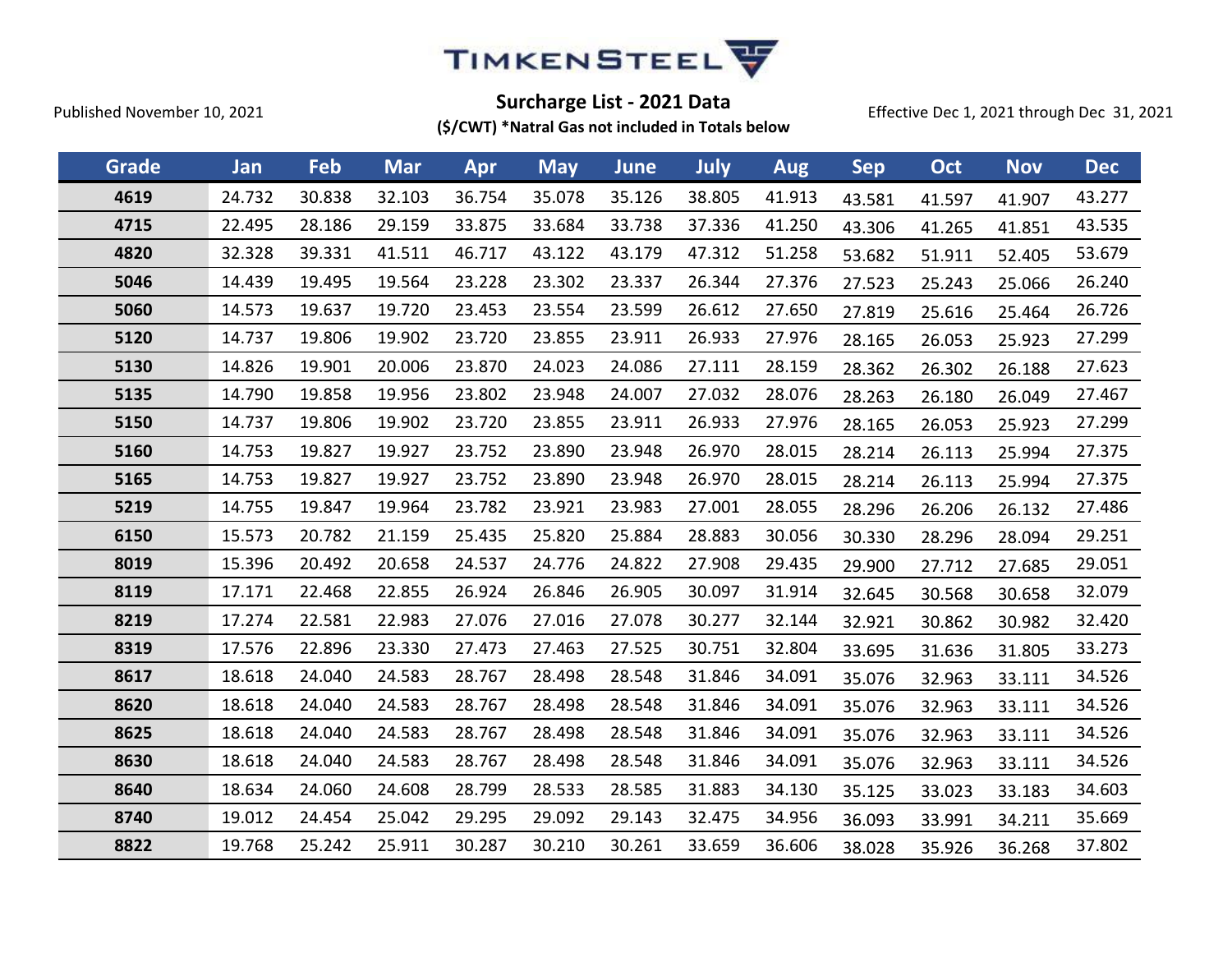

Effective Dec 1, 2021 through Dec 31, 2021

| Grade      | Jan    | Feb    | <b>Mar</b> | Apr    | <b>May</b> | <b>June</b> | July   | <b>Aug</b> | <b>Sep</b> | Oct    | <b>Nov</b> | <b>Dec</b> |
|------------|--------|--------|------------|--------|------------|-------------|--------|------------|------------|--------|------------|------------|
| 9260       | 14.274 | 19.322 | 19.374     | 22.954 | 22.994     | 23.017      | 26.017 | 27.042     | 27.160     | 24.787 | 24.580     | 25.645     |
| 9310       | 30.856 | 37.717 | 39.719     | 45.025 | 41.687     | 41.792      | 45.799 | 49.019     | 51.055     | 49.641 | 50.062     | 51.703     |
| 9840       | 21.262 | 26.952 | 27.804     | 32.314 | 31.638     | 31.706      | 35.170 | 37.883     | 39.250     | 37.322 | 37.620     | 39.197     |
| 52100      | 15.043 | 20.110 | 20.220     | 24.203 | 24.400     | 24.474      | 27.514 | 28.562     | 28.757     | 26.811 | 26.689     | 28.298     |
| 1010M+Ti   | 14.247 | 19.288 | 19.333     | 22.901 | 22.935     | 22.955      | 25.955 | 26.976     | 27.078     | 24.686 | 24.461     | 25.517     |
| 1020V3     | 14.461 | 19.545 | 19.663     | 23.341 | 23.435     | 23.463      | 26.457 | 27.512     | 27.669     | 25.326 | 25.127     | 26.150     |
| 1022M      | 14.296 | 19.349 | 19.407     | 22.996 | 23.041     | 23.066      | 26.066 | 27.094     | 27.226     | 24.867 | 24.675     | 25.747     |
| 1026HS     | 14.570 | 19.669 | 19.832     | 23.580 | 23.714     | 23.734      | 26.722 | 27.798     | 27.931     | 25.550 | 25.287     | 26.223     |
| 1045H      | 14.247 | 19.288 | 19.333     | 22.901 | 22.935     | 22.955      | 25.955 | 26.976     | 27.078     | 24.686 | 24.461     | 25.517     |
| 1050M1     | 14.317 | 19.376 | 19.440     | 23.039 | 23.088     | 23.115      | 26.115 | 27.146     | 27.292     | 24.947 | 24.770     | 25.850     |
| 1050M2     | 14.290 | 19.342 | 19.399     | 22.986 | 23.029     | 23.054      | 26.054 | 27.081     | 27.210     | 24.847 | 24.651     | 25.722     |
| 1050MV     | 14.346 | 19.405 | 19.486     | 23.110 | 23.175     | 23.194      | 26.191 | 27.229     | 27.340     | 24.952 | 24.716     | 25.734     |
| 1060M      | 14.236 | 19.274 | 19.316     | 22.880 | 22.912     | 22.930      | 25.930 | 26.950     | 27.045     | 24.646 | 24.414     | 25.466     |
| 1070M      | 14.290 | 19.342 | 19.399     | 22.986 | 23.029     | 23.054      | 26.054 | 27.081     | 27.210     | 24.847 | 24.651     | 25.722     |
| 1080M      | 14.246 | 19.286 | 19.331     | 22.899 | 22.933     | 22.952      | 25.952 | 26.974     | 27.075     | 24.682 | 24.457     | 25.512     |
| 10B36      | 14.355 | 19.423 | 19.498     | 23.113 | 23.170     | 23.202      | 26.202 | 27.238     | 27.407     | 25.088 | 24.936     | 26.029     |
| 10B41      | 14.290 | 19.342 | 19.399     | 22.986 | 23.029     | 23.054      | 26.054 | 27.081     | 27.210     | 24.847 | 24.651     | 25.722     |
| 10V40M     | 14.630 | 19.744 | 19.923     | 23.696 | 23.843     | 23.870      | 26.858 | 27.942     | 28.112     | 25.771 | 25.548     | 26.504     |
| 10V45      | 14.794 | 19.933 | 20.178     | 24.049 | 24.253     | 24.273      | 27.254 | 28.367     | 28.521     | 26.148 | 25.859     | 26.711     |
| 1141V      | 14.833 | 19.990 | 20.234     | 24.105 | 24.305     | 24.344      | 27.329 | 28.443     | 28.687     | 26.418 | 26.253     | 27.207     |
| 1516CbV1   | 14.745 | 19.884 | 20.099     | 23.927 | 24.103     | 24.138      | 27.125 | 28.225     | 28.441     | 26.145 | 25.960     | 26.919     |
| 1517VCbCa2 | 14.440 | 19.520 | 19.629     | 23.295 | 23.383     | 23.410      | 26.406 | 27.457     | 27.613     | 25.271 | 25.078     | 26.111     |
| 1518CbV    | 14.672 | 19.786 | 19.957     | 23.744 | 23.892     | 23.929      | 26.924 | 28.004     | 28.205     | 25.931 | 25.759     | 26.806     |
| 1518VCa2   | 14.499 | 19.593 | 19.721     | 23.415 | 23.517     | 23.549      | 26.544 | 27.604     | 27.784     | 25.466 | 25.293     | 26.329     |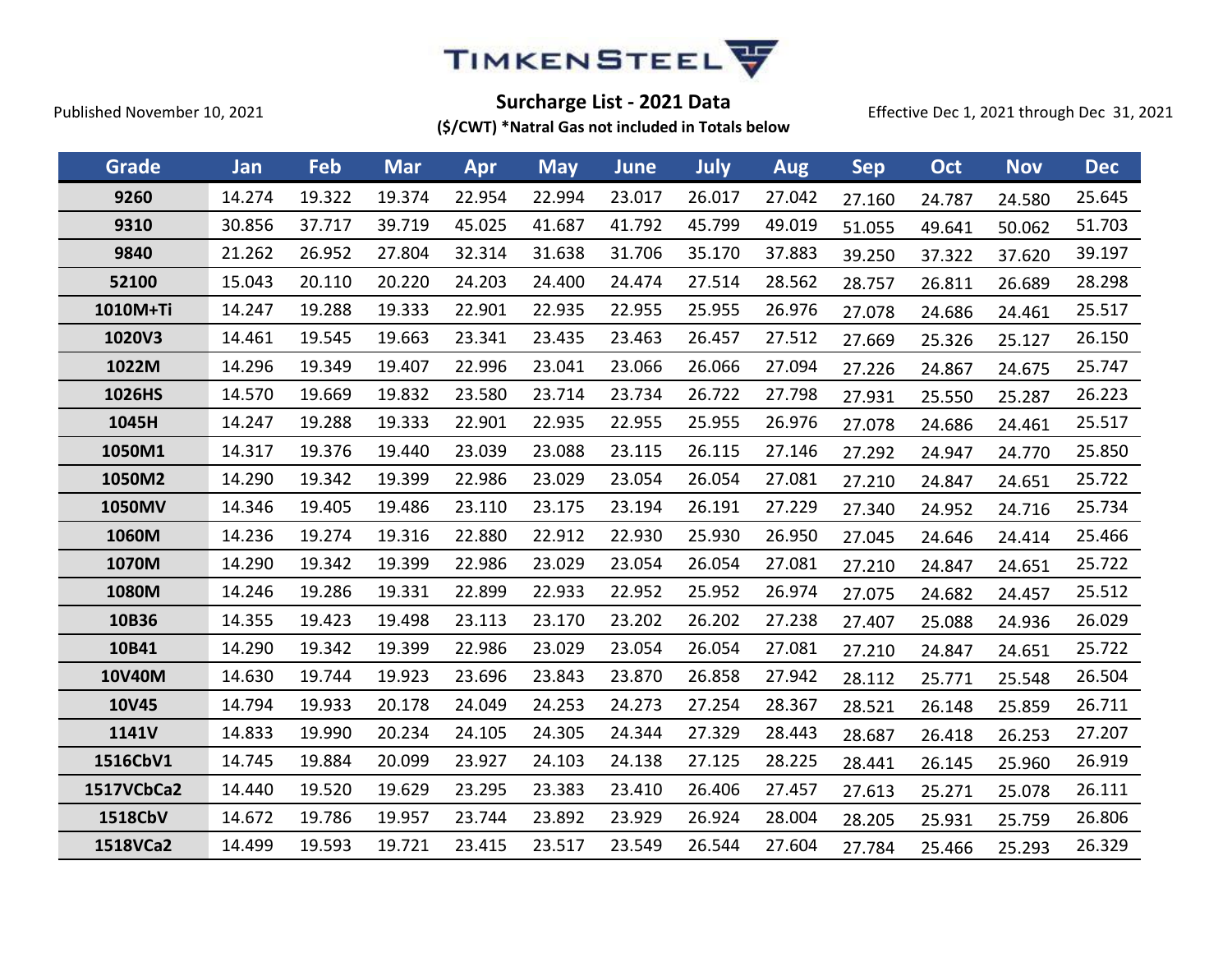

Effective Dec 1, 2021 through Dec 31, 2021

| Grade          | Jan    | Feb    | <b>Mar</b> | Apr    | <b>May</b> | <b>June</b> | <b>July</b> | <b>Aug</b> | <b>Sep</b> | Oct    | <b>Nov</b> | <b>Dec</b> |
|----------------|--------|--------|------------|--------|------------|-------------|-------------|------------|------------|--------|------------|------------|
| 1519V          | 14.393 | 19.465 | 19.557     | 23.197 | 23.270     | 23.298      | 26.295      | 27.338     | 27.492     | 25.150 | 24.965     | 26.017     |
| 1519VCbCa2     | 14.664 | 19.784 | 19.975     | 23.765 | 23.922     | 23.950      | 26.937      | 28.026     | 28.204     | 25.870 | 25.650     | 26.599     |
| <b>1520VNb</b> | 14.631 | 19.749 | 19.924     | 23.691 | 23.833     | 23.866      | 26.856      | 27.938     | 28.135     | 25.827 | 25.644     | 26.636     |
| 1538M          | 14.345 | 19.410 | 19.482     | 23.091 | 23.146     | 23.177      | 26.177      | 27.211     | 27.374     | 25.047 | 24.888     | 25.977     |
| 1552M1         | 14.410 | 19.491 | 19.581     | 23.218 | 23.287     | 23.325      | 26.325      | 27.368     | 27.572     | 25.288 | 25.173     | 26.284     |
| 15B23MoV       | 15.283 | 20.430 | 20.671     | 24.570 | 24.822     | 24.864      | 27.908      | 29.343     | 29.778     | 27.533 | 27.474     | 28.597     |
| 15B29          | 14.361 | 19.430 | 19.507     | 23.123 | 23.181     | 23.214      | 26.214      | 27.251     | 27.424     | 25.108 | 24.959     | 26.054     |
| 15B37H         | 14.355 | 19.423 | 19.498     | 23.113 | 23.170     | 23.202      | 26.202      | 27.238     | 27.407     | 25.088 | 24.936     | 26.029     |
| 15B41H         | 14.410 | 19.491 | 19.581     | 23.218 | 23.287     | 23.325      | 26.325      | 27.368     | 27.572     | 25.288 | 25.173     | 26.284     |
| 15CrMo5        | 16.868 | 22.039 | 22.365     | 26.612 | 27.111     | 27.187      | 30.383      | 32.606     | 33.563     | 31.592 | 31.825     | 33.540     |
| 15CrMoV6       | 23.161 | 28.772 | 30.086     | 35.893 | 37.623     | 37.710      | 41.299      | 46.769     | 49.718     | 47.868 | 48.769     | 50.600     |
| <b>15V10M</b>  | 15.355 | 20.529 | 20.817     | 24.756 | 25.035     | 25.075      | 28.111      | 29.568     | 30.024     | 27.757 | 27.692     | 28.723     |
| 15V20          | 15.227 | 20.451 | 20.843     | 24.939 | 25.266     | 25.300      | 28.269      | 29.451     | 29.703     | 27.414 | 27.159     | 27.928     |
| 17-22-AS       | 19.975 | 25.431 | 26.393     | 31.632 | 32.825     | 32.896      | 36.217      | 39.807     | 41.549     | 39.599 | 39.941     | 41.391     |
| 17-22-AV       | 23.005 | 29.008 | 31.070     | 37.979 | 40.107     | 40.187      | 43.401      | 47.499     | 49.551     | 47.736 | 47.754     | 48.107     |
| 17CrNiMo6      | 24.676 | 30.702 | 31.944     | 36.978 | 35.847     | 35.956      | 39.628      | 42.870     | 44.707     | 43.156 | 43.661     | 45.611     |
| 18CrNiMo7-6    | 24.676 | 30.702 | 31.944     | 36.978 | 35.847     | 35.956      | 39.628      | 42.870     | 44.707     | 43.156 | 43.661     | 45.611     |
| 2.25Cr1Mo      | 23.087 | 28.509 | 29.472     | 34.937 | 36.491     | 36.603      | 40.326      | 46.061     | 49.197     | 47.530 | 48.721     | 51.400     |
| 20MnCr5        | 15.044 | 20.149 | 20.293     | 24.259 | 24.458     | 24.541      | 27.572      | 28.637     | 28.922     | 26.995 | 26.968     | 28.516     |
| 20MoCr4M       | 17.938 | 23.141 | 23.577     | 27.849 | 28.509     | 28.550      | 31.860      | 34.994     | 36.429     | 34.203 | 34.580     | 36.166     |
| 23MnNiMoCr5-4  | 23.447 | 29.250 | 30.351     | 35.181 | 34.866     | 34.932      | 38.587      | 42.704     | 44.957     | 42.992 | 43.687     | 45.405     |
| 25MoCr4        | 17.975 | 23.186 | 23.627     | 27.982 | 28.656     | 28.715      | 32.019      | 35.047     | 36.456     | 34.360 | 34.756     | 36.466     |
| 31CrMoV9       | 17.958 | 23.269 | 23.884     | 28.859 | 29.674     | 29.800      | 32.974      | 35.112     | 36.077     | 34.537 | 34.709     | 36.612     |
| 34CrNiMo6V     | 24.686 | 30.762 | 32.042     | 37.085 | 35.783     | 35.893      | 39.538      | 42.501     | 44.175     | 42.640 | 43.044     | 44.888     |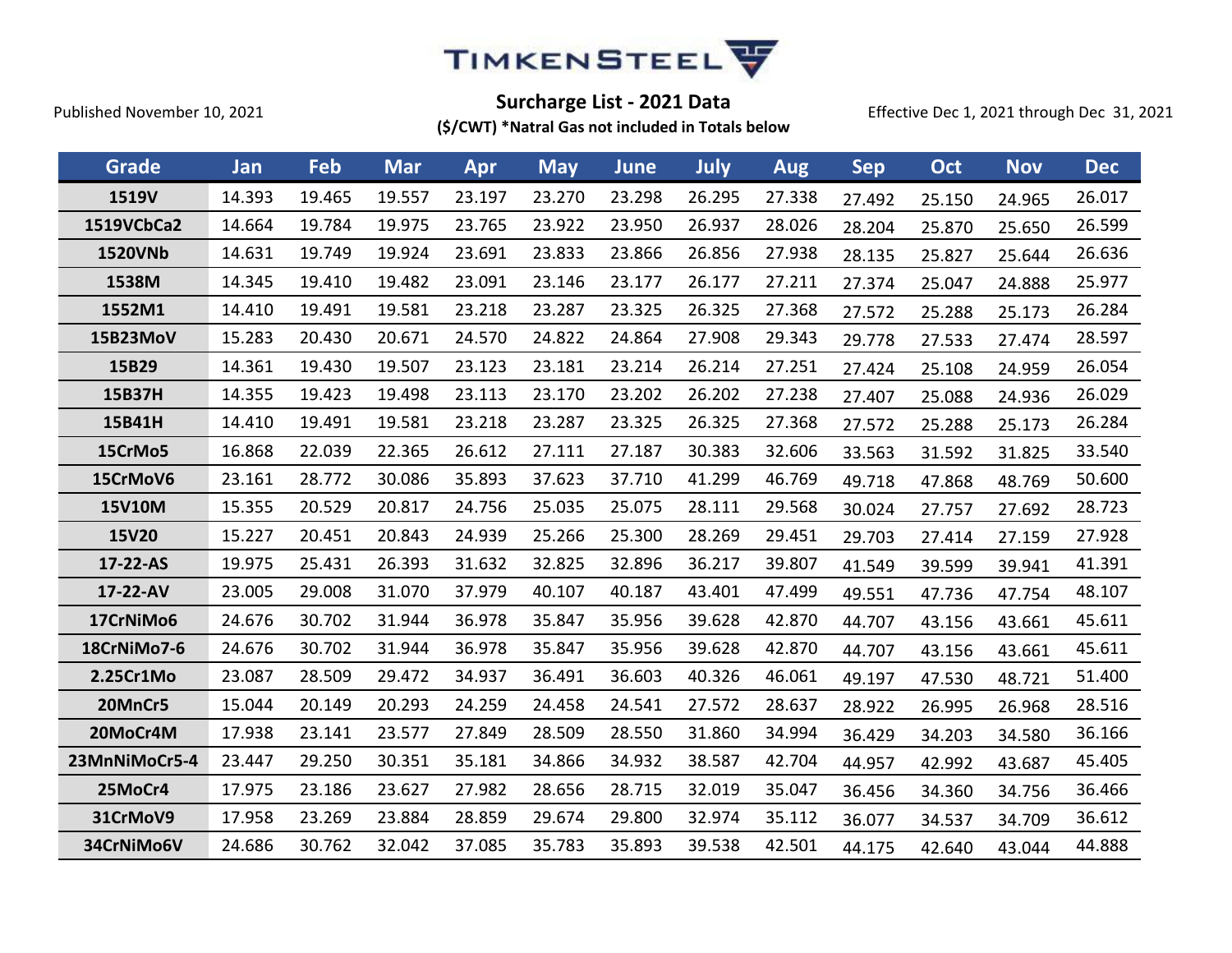

Effective Dec 1, 2021 through Dec 31, 2021

| Grade           | Jan    | Feb    | <b>Mar</b> | Apr    | <b>May</b> | <b>June</b> | July   | <b>Aug</b> | <b>Sep</b> | Oct    | <b>Nov</b> | <b>Dec</b> |
|-----------------|--------|--------|------------|--------|------------|-------------|--------|------------|------------|--------|------------|------------|
| 36CrNiMo4       | 21.421 | 27.131 | 27.996     | 32.557 | 31.818     | 31.894      | 35.362 | 37.985     | 39.309     | 37.454 | 37.733     | 39.379     |
| 38MnS6BY        | 14.489 | 19.572 | 19.668     | 23.347 | 23.431     | 23.475      | 26.479 | 27.525     | 27.737     | 25.497 | 25.391     | 26.558     |
| 38MnS6ICI       | 14.483 | 19.566 | 19.660     | 23.336 | 23.420     | 23.463      | 26.467 | 27.512     | 27.720     | 25.477 | 25.367     | 26.532     |
| 38MnS6MOD       | 14.478 | 19.559 | 19.652     | 23.326 | 23.408     | 23.451      | 26.455 | 27.499     | 27.704     | 25.457 | 25.343     | 26.506     |
| 38MnS6VBYMod    | 14.652 | 19.769 | 19.933     | 23.704 | 23.843     | 23.884      | 26.880 | 27.957     | 28.179     | 25.926 | 25.787     | 26.858     |
| 38MNVMod        | 14.875 | 20.037 | 20.300     | 24.199 | 24.415     | 24.450      | 27.432 | 28.555     | 28.785     | 26.497 | 26.301     | 27.216     |
| 38MnVS6MOD      | 15.496 | 20.764 | 21.259     | 25.512 | 25.928     | 25.955      | 28.913 | 30.142     | 30.391     | 28.077 | 27.748     | 28.378     |
| 40CrNiMoA       | 23.487 | 29.456 | 30.575     | 35.238 | 33.889     | 33.960      | 37.550 | 40.350     | 41.846     | 40.004 | 40.308     | 41.853     |
| 4118H           | 15.426 | 20.523 | 20.693     | 24.562 | 24.804     | 24.847      | 27.937 | 29.509     | 29.995     | 27.781 | 27.758     | 29.102     |
| 4121M           | 16.797 | 21.961 | 22.280     | 26.426 | 26.903     | 26.959      | 30.161 | 32.489     | 33.470     | 31.351 | 31.565     | 33.128     |
| 4121M1          | 17.295 | 22.481 | 22.852     | 27.121 | 27.686     | 27.751      | 30.991 | 33.557     | 34.701     | 32.651 | 32.947     | 34.627     |
| 4121M2          | 17.295 | 22.481 | 22.852     | 27.121 | 27.686     | 27.751      | 30.991 | 33.557     | 34.701     | 32.651 | 32.947     | 34.627     |
| 4121M2.5        | 16.686 | 21.840 | 22.142     | 26.299 | 26.761     | 26.821      | 30.011 | 32.224     | 33.135     | 31.057 | 31.241     | 32.846     |
| <b>4128VMTi</b> | 18.410 | 23.700 | 24.297     | 29.096 | 29.931     | 30.027      | 33.291 | 36.066     | 37.370     | 35.588 | 35.906     | 37.751     |
| 4130H           | 16.288 | 21.412 | 21.661     | 25.751 | 26.146     | 26.202      | 29.361 | 31.333     | 32.068     | 29.973 | 30.061     | 31.635     |
| 4130HW          | 17.483 | 22.740 | 23.164     | 27.458 | 27.741     | 27.804      | 31.025 | 33.229     | 34.144     | 32.119 | 32.258     | 33.834     |
| 4130M7Ca4       | 20.346 | 25.658 | 26.344     | 31.190 | 32.271     | 32.350      | 35.850 | 40.172     | 42.403     | 40.472 | 41.245     | 43.363     |
| 4130MNi4V       | 18.811 | 24.222 | 24.799     | 29.219 | 29.199     | 29.275      | 32.576 | 34.918     | 35.994     | 34.081 | 34.300     | 35.953     |
| 4130MODSS       | 20.464 | 25.791 | 26.534     | 31.390 | 32.510     | 32.564      | 36.064 | 40.519     | 42.760     | 40.666 | 41.355     | 43.248     |
| 4130MVCbTi      | 17.734 | 22.984 | 23.496     | 28.011 | 28.707     | 28.773      | 32.003 | 34.634     | 35.800     | 33.782 | 34.015     | 35.589     |
| 4130Ni          | 17.127 | 22.338 | 22.685     | 26.867 | 27.118     | 27.178      | 30.389 | 32.508     | 33.361     | 31.311 | 31.441     | 33.048     |
| 4130NiNb        | 17.534 | 22.793 | 23.207     | 27.475 | 27.710     | 27.773      | 31.003 | 33.209     | 34.130     | 32.107 | 32.257     | 33.858     |
| 4130NiV         | 17.549 | 22.811 | 23.231     | 27.506 | 27.746     | 27.809      | 31.039 | 33.247     | 34.169     | 32.147 | 32.295     | 33.890     |
| 4130NiVCa4      | 17.386 | 22.641 | 23.042     | 27.298 | 27.510     | 27.577      | 30.792 | 32.883     | 33.745     | 31.746 | 31.878     | 33.484     |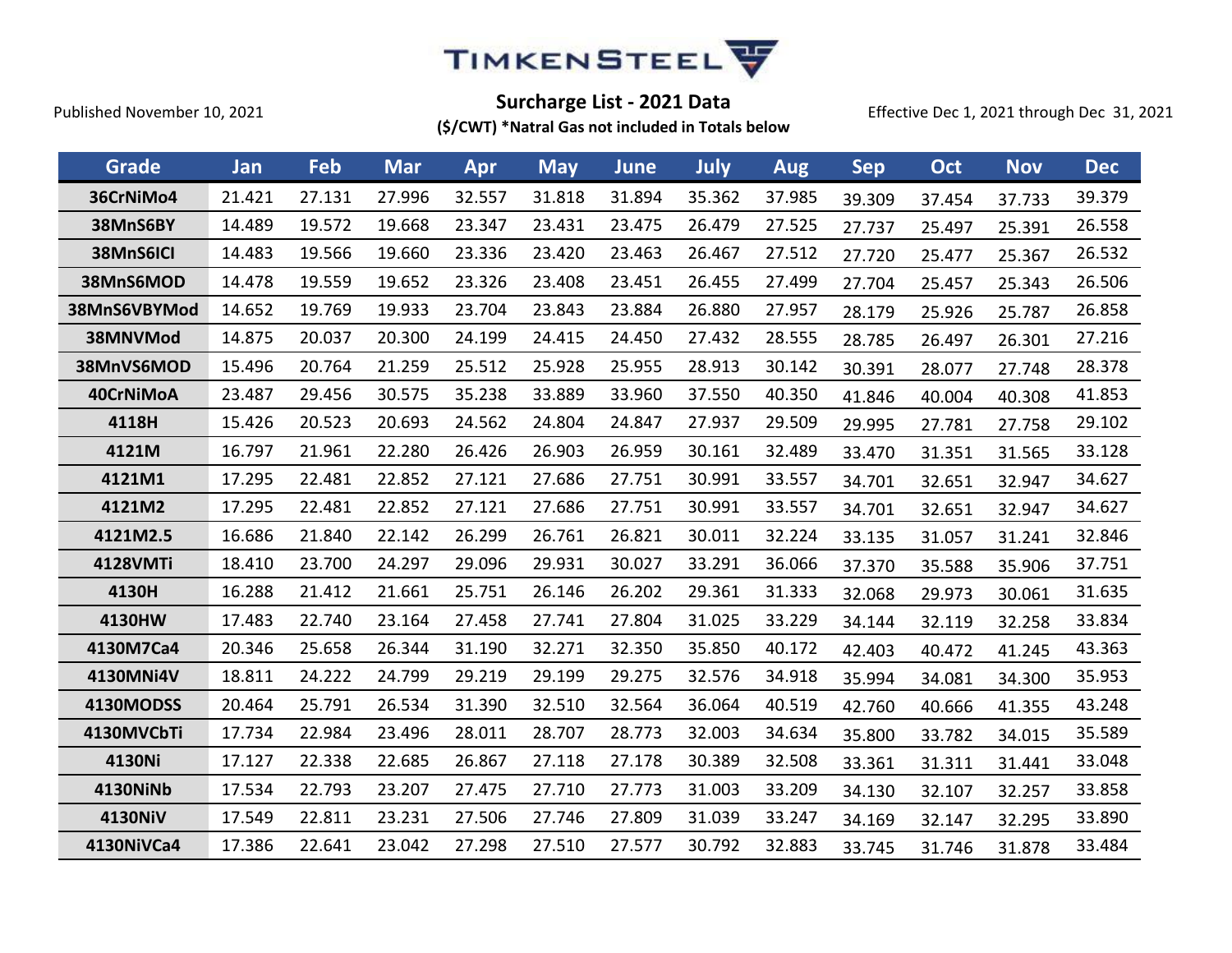

Effective Dec 1, 2021 through Dec 31, 2021

| Grade         | Jan    | Feb    | <b>Mar</b> | Apr    | <b>May</b> | <b>June</b> | July   | <b>Aug</b> | <b>Sep</b> | Oct    | <b>Nov</b> | <b>Dec</b> |
|---------------|--------|--------|------------|--------|------------|-------------|--------|------------|------------|--------|------------|------------|
| 4130V         | 16.559 | 21.725 | 22.055     | 26.290 | 26.760     | 26.823      | 29.978 | 31.987     | 32.764     | 30.724 | 30.815     | 32.366     |
| 4130V2        | 17.241 | 22.529 | 23.107     | 27.720 | 28.401     | 28.465      | 31.596 | 33.720     | 34.561     | 32.546 | 32.556     | 33.853     |
| 4135H         | 16.353 | 21.493 | 21.760     | 25.878 | 26.286     | 26.350      | 29.509 | 31.490     | 32.266     | 30.214 | 30.345     | 31.942     |
| 4137MCbCa4    | 17.219 | 22.402 | 22.765     | 27.047 | 27.602     | 27.673      | 30.903 | 33.379     | 34.479     | 32.471 | 32.756     | 34.471     |
| 4137MVCa4     | 17.569 | 22.795 | 23.246     | 27.663 | 28.305     | 28.376      | 31.612 | 34.215     | 35.391     | 33.390 | 33.676     | 35.331     |
| 4140Ca1       | 16.354 | 21.498 | 21.768     | 25.885 | 26.293     | 26.358      | 29.516 | 31.498     | 32.282     | 30.233 | 30.372     | 31.964     |
| 4140Ca2       | 16.354 | 21.498 | 21.768     | 25.885 | 26.293     | 26.358      | 29.516 | 31.498     | 32.282     | 30.233 | 30.372     | 31.964     |
| 4140Ca4       | 16.354 | 21.498 | 21.768     | 25.885 | 26.293     | 26.358      | 29.516 | 31.498     | 32.282     | 30.233 | 30.372     | 31.964     |
| 4140H         | 16.369 | 21.514 | 21.785     | 25.910 | 26.321     | 26.387      | 29.546 | 31.529     | 32.315     | 30.274 | 30.417     | 32.018     |
| 4140HW        | 17.555 | 22.831 | 23.274     | 27.595 | 27.892     | 27.966      | 31.187 | 33.400     | 34.368     | 32.400 | 32.599     | 34.211     |
| 4140MV        | 18.080 | 23.349 | 23.898     | 28.454 | 29.204     | 29.271      | 32.533 | 35.396     | 36.719     | 34.699 | 35.013     | 36.618     |
| 4140Nb        | 16.354 | 21.498 | 21.768     | 25.885 | 26.293     | 26.358      | 29.516 | 31.498     | 32.282     | 30.233 | 30.372     | 31.964     |
| 4140Se        | 16.354 | 21.498 | 21.768     | 25.885 | 26.293     | 26.358      | 29.516 | 31.498     | 32.282     | 30.233 | 30.372     | 31.964     |
| 4140V         | 16.554 | 21.733 | 22.075     | 26.303 | 26.772     | 26.837      | 29.988 | 32.004     | 32.807     | 30.764 | 30.881     | 32.399     |
| 4140VNb       | 17.290 | 22.550 | 22.963     | 27.216 | 27.466     | 27.533      | 30.735 | 32.826     | 33.703     | 31.690 | 31.837     | 33.385     |
| 4140VNb       | 17.290 | 22.550 | 22.963     | 27.216 | 27.466     | 27.533      | 30.735 | 32.826     | 33.703     | 31.690 | 31.837     | 33.385     |
| 4142H         | 16.369 | 21.514 | 21.785     | 25.910 | 26.321     | 26.387      | 29.546 | 31.529     | 32.315     | 30.274 | 30.417     | 32.018     |
| 4143V         | 16.712 | 21.889 | 22.233     | 26.475 | 26.965     | 27.030      | 30.201 | 32.325     | 33.193     | 31.158 | 31.309     | 32.880     |
| 4145H         | 16.369 | 21.514 | 21.785     | 25.910 | 26.321     | 26.387      | 29.546 | 31.529     | 32.315     | 30.274 | 30.417     | 32.018     |
| 4145HS        | 17.365 | 22.582 | 23.012     | 27.390 | 27.998     | 28.067      | 31.286 | 33.772     | 34.874     | 32.864 | 33.117     | 34.744     |
| 4145M         | 16.788 | 21.953 | 22.270     | 26.477 | 26.960     | 27.029      | 30.222 | 32.441     | 33.382     | 31.365 | 31.581     | 33.244     |
| 4145M3CbTiCa4 | 17.371 | 22.564 | 22.946     | 27.253 | 27.833     | 27.904      | 31.147 | 33.718     | 34.882     | 32.877 | 33.195     | 34.920     |
| 4145M3VCb     | 17.368 | 22.584 | 23.004     | 27.378 | 27.980     | 28.056      | 31.278 | 33.760     | 34.881     | 32.908 | 33.196     | 34.876     |
| 4145M4        | 17.941 | 23.165 | 23.613     | 28.010 | 28.685     | 28.758      | 32.050 | 34.973     | 36.367     | 34.366 | 34.791     | 36.564     |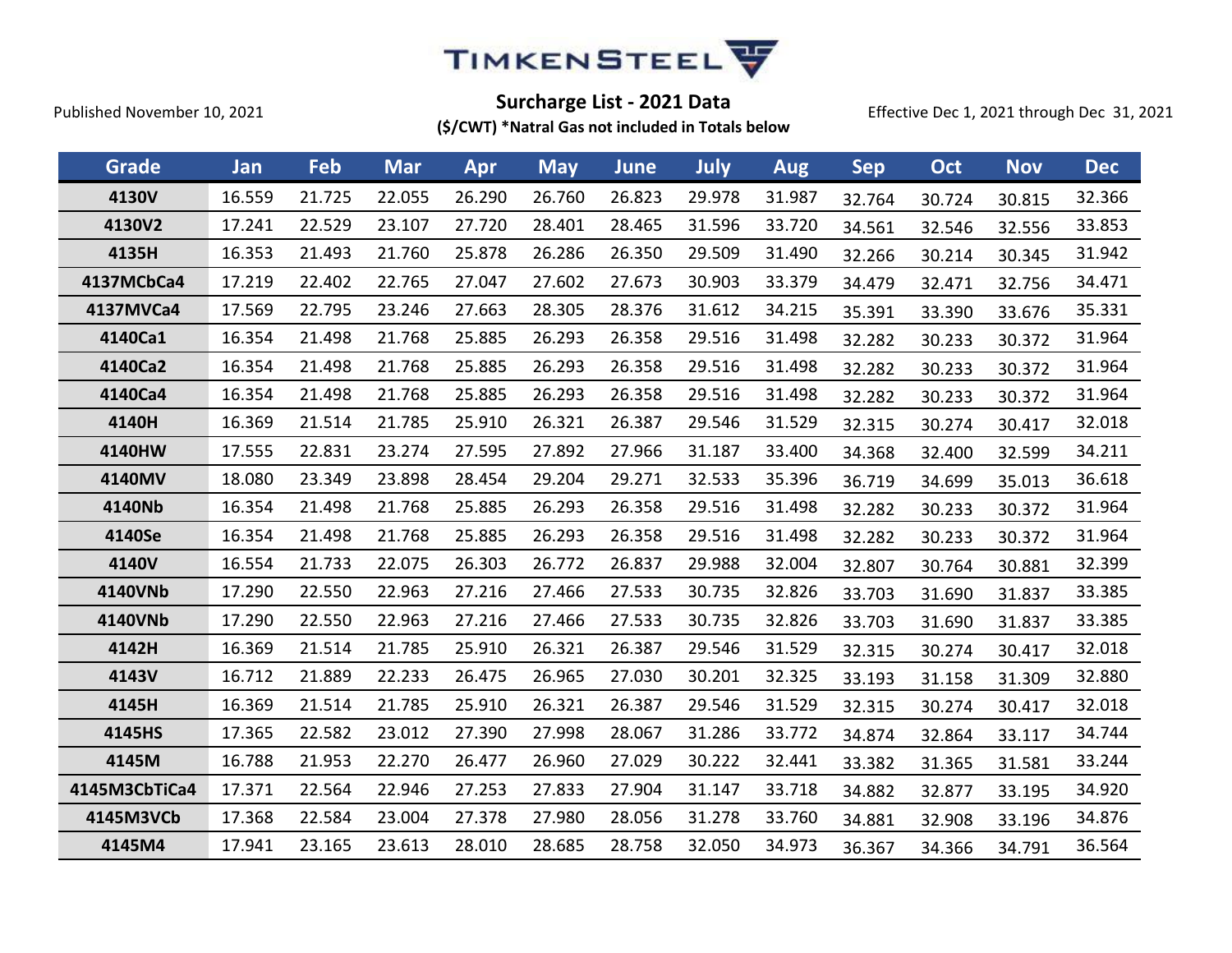

Effective Dec 1, 2021 through Dec 31, 2021

| Grade          | Jan    | Feb    | <b>Mar</b> | Apr    | <b>May</b> | <b>June</b> | July   | <b>Aug</b> | <b>Sep</b> | Oct    | <b>Nov</b> | <b>Dec</b> |
|----------------|--------|--------|------------|--------|------------|-------------|--------|------------|------------|--------|------------|------------|
| 4145M4CA4      | 17.941 | 23.165 | 23.613     | 28.010 | 28.685     | 28.758      | 32.050 | 34.973     | 36.367     | 34.366 | 34.791     | 36.564     |
| 4145MCa2       | 16.788 | 21.953 | 22.270     | 26.477 | 26.960     | 27.029      | 30.222 | 32.441     | 33.382     | 31.365 | 31.581     | 33.244     |
| 4145MCa4       | 17.150 | 22.327 | 22.679     | 26.941 | 27.483     | 27.550      | 30.777 | 33.227     | 34.300     | 32.272 | 32.538     | 34.233     |
| 4150Ca1        | 16.354 | 21.498 | 21.768     | 25.885 | 26.293     | 26.358      | 29.516 | 31.498     | 32.282     | 30.233 | 30.372     | 31.964     |
| 4150H          | 16.369 | 21.514 | 21.785     | 25.910 | 26.321     | 26.387      | 29.546 | 31.529     | 32.315     | 30.274 | 30.417     | 32.018     |
| <b>4150HTe</b> | 16.369 | 21.514 | 21.785     | 25.910 | 26.321     | 26.387      | 29.546 | 31.529     | 32.315     | 30.274 | 30.417     | 32.018     |
| 4150MR         | 16.254 | 21.401 | 21.669     | 25.731 | 26.119     | 26.178      | 29.329 | 31.312     | 32.101     | 29.999 | 30.144     | 31.654     |
| 4150R          | 16.354 | 21.498 | 21.768     | 25.885 | 26.293     | 26.358      | 29.516 | 31.498     | 32.282     | 30.233 | 30.372     | 31.964     |
| 4161H          | 17.021 | 22.191 | 22.532     | 26.727 | 27.243     | 27.301      | 30.521 | 32.966     | 34.020     | 31.919 | 32.164     | 33.772     |
| 41B17M         | 15.776 | 20.903 | 21.122     | 25.071 | 25.376     | 25.428      | 28.541 | 30.287     | 30.919     | 28.761 | 28.830     | 30.235     |
| 41B27          | 16.305 | 21.429 | 21.678     | 25.766 | 26.162     | 26.216      | 29.378 | 31.372     | 32.116     | 30.008 | 30.096     | 31.662     |
| 41B28M4NBCA4   | 18.332 | 23.563 | 24.064     | 28.548 | 29.303     | 29.360      | 32.681 | 35.843     | 37.307     | 35.225 | 35.603     | 37.324     |
| 41B30M1        | 15.895 | 21.028 | 21.261     | 25.230 | 25.555     | 25.608      | 28.731 | 30.547     | 31.226     | 29.071 | 29.162     | 30.580     |
| 41B45M         | 15.805 | 20.934 | 21.157     | 25.106 | 25.415     | 25.467      | 28.583 | 30.352     | 31.000     | 28.836 | 28.913     | 30.313     |
| 42CrMo4        | 16.576 | 21.724 | 22.012     | 26.180 | 26.626     | 26.692      | 29.869 | 31.967     | 32.815     | 30.782 | 30.945     | 32.586     |
| 42CrMo4+Ni+V   | 19.122 | 24.581 | 25.286     | 29.915 | 30.095     | 30.169      | 33.458 | 35.955     | 37.110     | 35.184 | 35.377     | 36.885     |
| 4320H          | 24.620 | 30.706 | 31.955     | 36.647 | 35.052     | 35.109      | 38.779 | 41.868     | 43.532     | 41.607 | 41.933     | 43.381     |
| 4320M9         | 30.521 | 36.876 | 38.754     | 44.392 | 43.684     | 43.742      | 47.922 | 54.534     | 58.359     | 56.444 | 57.687     | 59.702     |
| 4320MCr        | 24.843 | 30.949 | 32.228     | 37.031 | 35.482     | 35.557      | 39.235 | 42.337     | 44.059     | 42.266 | 42.653     | 44.235     |
| 4330NiMo5VCa4  | 29.888 | 36.465 | 38.416     | 44.012 | 42.270     | 42.363      | 46.356 | 50.984     | 53.753     | 52.148 | 52.901     | 54.608     |
| 4330VCb        | 27.666 | 33.996 | 35.670     | 41.036 | 39.722     | 39.809      | 43.670 | 47.958     | 50.456     | 48.770 | 49.451     | 51.151     |
| 4332CR12       | 23.964 | 29.935 | 31.096     | 35.933 | 34.767     | 34.853      | 38.482 | 41.569     | 43.252     | 41.524 | 41.929     | 43.674     |
| 4332MVCa2      | 31.244 | 38.026 | 40.200     | 46.005 | 43.863     | 43.962      | 47.998 | 52.493     | 55.226     | 53.720 | 54.387     | 55.995     |
| 4340Ca2        | 25.075 | 31.208 | 32.515     | 37.337 | 35.731     | 35.807      | 39.499 | 42.626     | 44.371     | 42.587 | 42.981     | 44.563     |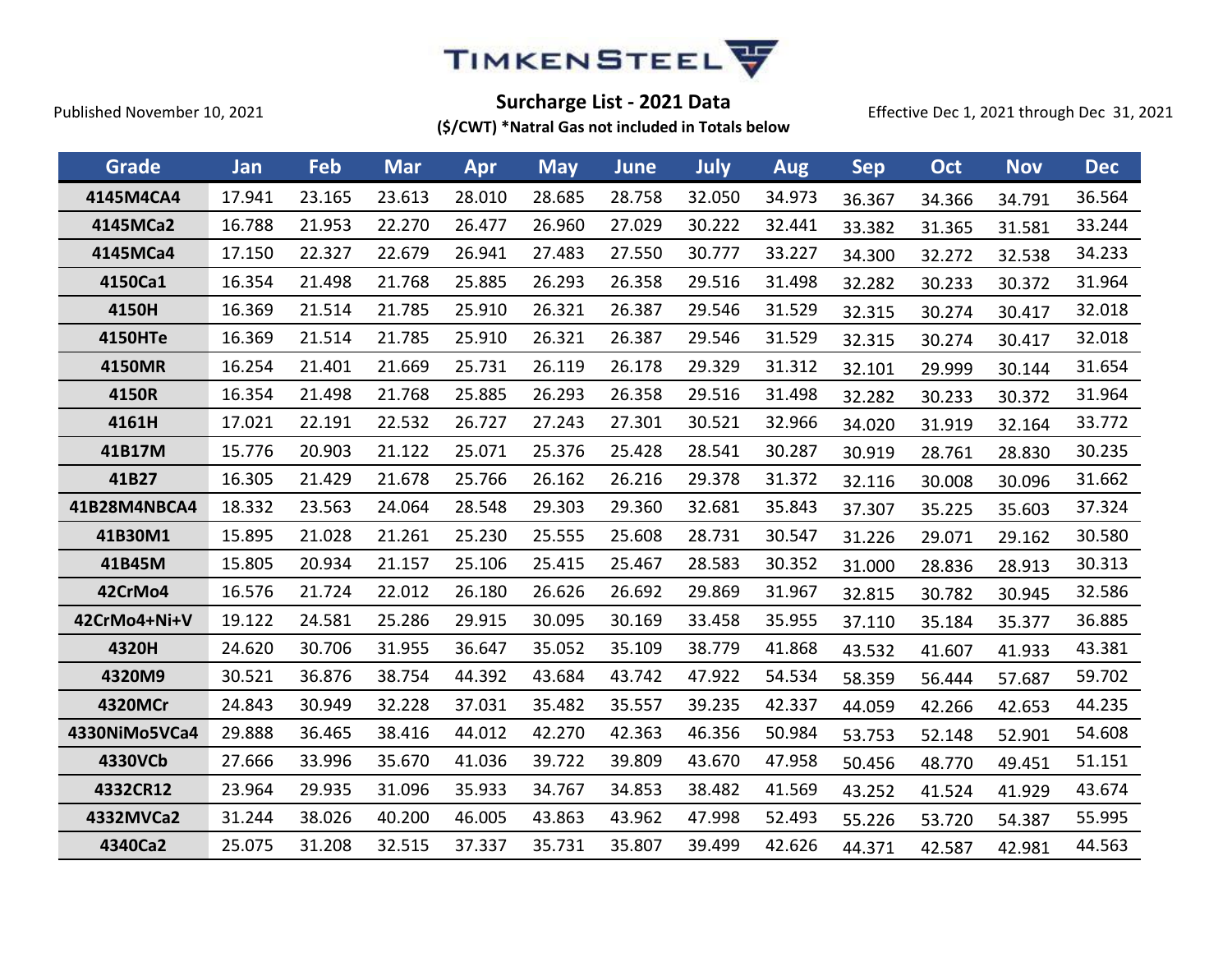

Effective Dec 1, 2021 through Dec 31, 2021

| Grade          | Jan    | Feb    | <b>Mar</b> | Apr    | <b>May</b> | June   | July   | <b>Aug</b> | <b>Sep</b> | Oct    | <b>Nov</b> | <b>Dec</b> |
|----------------|--------|--------|------------|--------|------------|--------|--------|------------|------------|--------|------------|------------|
| 4340Ca4        | 25.075 | 31.208 | 32.515     | 37.337 | 35.731     | 35.807 | 39.499 | 42.626     | 44.371     | 42.587 | 42.981     | 44.563     |
| <b>4340CAR</b> | 25.075 | 31.208 | 32.515     | 37.337 | 35.731     | 35.807 | 39.499 | 42.626     | 44.371     | 42.587 | 42.981     | 44.563     |
| 4340H          | 24.843 | 30.949 | 32.228     | 37.031 | 35.482     | 35.557 | 39.235 | 42.337     | 44.059     | 42.266 | 42.653     | 44.235     |
| 4340V          | 25.299 | 31.472 | 32.861     | 37.807 | 36.270     | 36.347 | 40.031 | 43.196     | 44.961     | 43.185 | 43.552     | 45.052     |
| 4350M1         | 23.240 | 29.130 | 30.210     | 34.907 | 33.897     | 33.966 | 37.560 | 40.679     | 42.338     | 40.460 | 40.848     | 42.459     |
| 43B17          | 24.857 | 30.971 | 32.249     | 36.964 | 35.313     | 35.372 | 39.055 | 42.170     | 43.860     | 41.949 | 42.284     | 43.735     |
| 44MnSiVS6      | 15.320 | 20.545 | 20.928     | 25.064 | 25.400     | 25.450 | 28.429 | 29.607     | 29.902     | 27.723 | 27.537     | 28.456     |
| 4715Ca2        | 22.495 | 28.186 | 29.159     | 33.875 | 33.684     | 33.738 | 37.336 | 41.250     | 43.306     | 41.265 | 41.851     | 43.535     |
| 4715Ca4        | 22.542 | 28.237 | 29.217     | 33.936 | 33.733     | 33.788 | 37.389 | 41.308     | 43.368     | 41.329 | 41.917     | 43.600     |
| 4715VCa2       | 22.694 | 28.420 | 29.467     | 34.293 | 34.163     | 34.218 | 37.808 | 41.756     | 43.830     | 41.797 | 42.359     | 43.969     |
| 4815Ca4        | 32.306 | 39.304 | 41.478     | 46.675 | 43.075     | 43.129 | 47.263 | 51.205     | 53.616     | 51.831 | 52.310     | 53.577     |
| 4815MCA2       | 33.138 | 40.187 | 42.462     | 47.814 | 44.357     | 44.420 | 48.619 | 53.039     | 55.782     | 54.047 | 54.699     | 56.067     |
| 4815MCa2       | 33.138 | 40.187 | 42.462     | 47.814 | 44.357     | 44.420 | 48.619 | 53.039     | 55.782     | 54.047 | 54.699     | 56.067     |
| 4817H          | 32.306 | 39.304 | 41.478     | 46.675 | 43.075     | 43.129 | 47.263 | 51.205     | 53.616     | 51.831 | 52.310     | 53.577     |
| 4820H          | 32.328 | 39.331 | 41.511     | 46.717 | 43.122     | 43.179 | 47.312 | 51.258     | 53.682     | 51.911 | 52.405     | 53.679     |
| 5016NiV        | 16.087 | 21.365 | 21.727     | 25.691 | 25.560     | 25.599 | 28.668 | 29.905     | 30.226     | 28.003 | 27.828     | 28.847     |
| 5046H          | 14.442 | 19.498 | 19.568     | 23.233 | 23.308     | 23.343 | 26.350 | 27.382     | 27.529     | 25.251 | 25.075     | 26.251     |
| 5046M          | 14.773 | 19.890 | 20.080     | 23.928 | 24.104     | 24.141 | 27.136 | 28.224     | 28.408     | 26.147 | 25.939     | 26.996     |
| 5059Ni         | 15.675 | 20.849 | 21.059     | 24.841 | 24.740     | 24.774 | 27.866 | 29.205     | 29.561     | 27.298 | 27.187     | 28.382     |
| 50B25          | 14.502 | 19.572 | 19.656     | 23.348 | 23.435     | 23.477 | 26.485 | 27.524     | 27.704     | 25.465 | 25.324     | 26.524     |
| 50B32M         | 15.071 | 20.172 | 20.322     | 24.131 | 24.316     | 24.365 | 27.418 | 28.767     | 29.159     | 26.967 | 26.935     | 28.226     |
| 5120H          | 14.737 | 19.806 | 19.902     | 23.720 | 23.855     | 23.911 | 26.933 | 27.976     | 28.165     | 26.053 | 25.923     | 27.299     |
| 5120M          | 14.951 | 20.046 | 20.175     | 24.096 | 24.275     | 24.350 | 27.379 | 28.437     | 28.692     | 26.709 | 26.649     | 28.146     |
| 5130H          | 14.841 | 19.917 | 20.023     | 23.895 | 24.051     | 24.115 | 27.141 | 28.189     | 28.395     | 26.343 | 26.232     | 27.677     |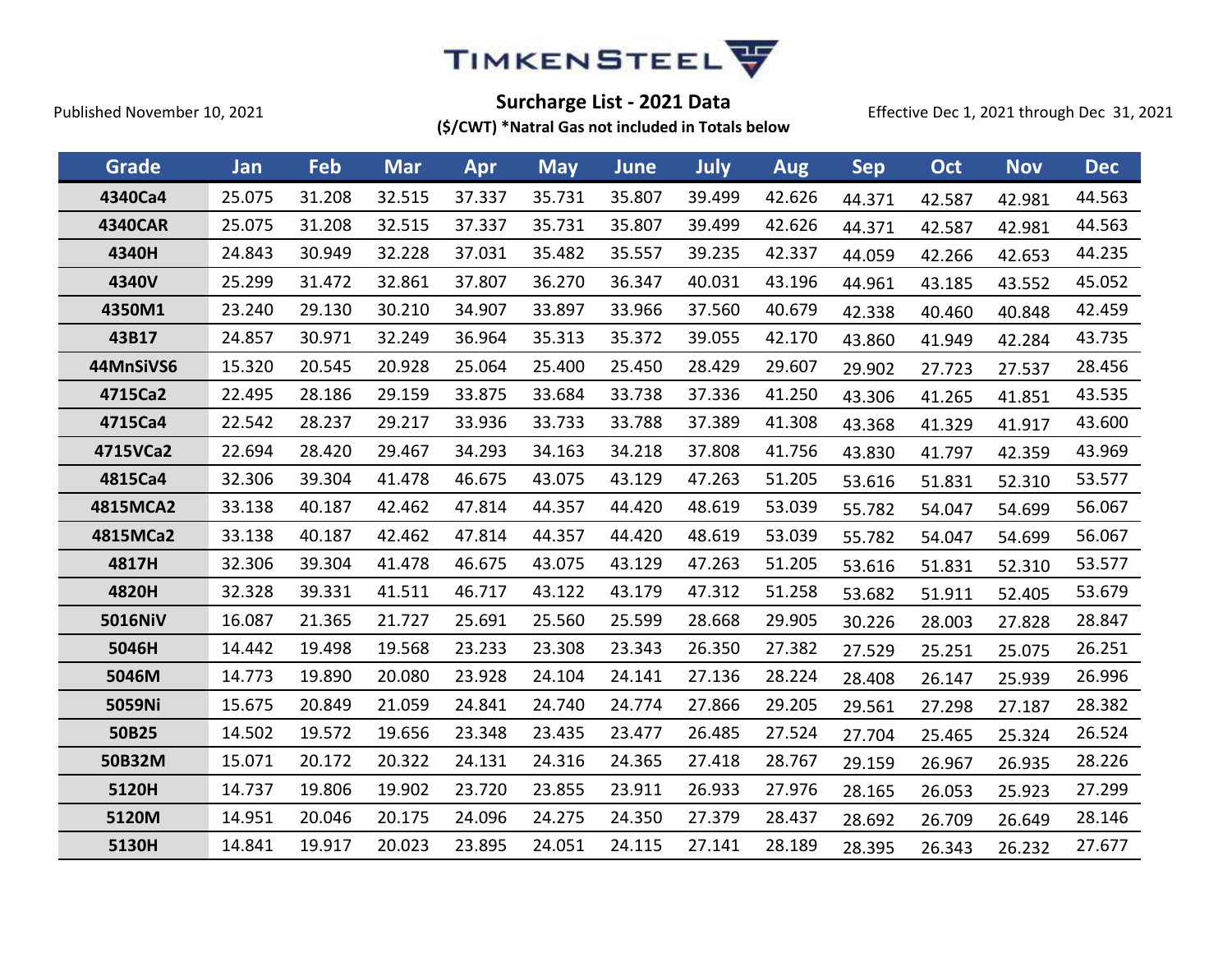

Effective Dec 1, 2021 through Dec 31, 2021

| Grade            | Jan    | Feb    | <b>Mar</b> | Apr    | <b>May</b> | <b>June</b> | July   | <b>Aug</b> | <b>Sep</b> | Oct    | <b>Nov</b> | <b>Dec</b> |
|------------------|--------|--------|------------|--------|------------|-------------|--------|------------|------------|--------|------------|------------|
| 5132RM           | 15.314 | 20.472 | 20.734     | 24.858 | 25.151     | 25.225      | 28.240 | 29.360     | 29.642     | 27.666 | 27.554     | 28.909     |
| 5160H            | 14.753 | 19.827 | 19.927     | 23.752 | 23.890     | 23.948      | 26.970 | 28.015     | 28.214     | 26.113 | 25.994     | 27.375     |
| 5160Te           | 14.840 | 19.924 | 20.038     | 23.904 | 24.061     | 24.126      | 27.151 | 28.202     | 28.428     | 26.380 | 26.289     | 27.719     |
| 8617H            | 18.613 | 24.033 | 24.575     | 28.757 | 28.487     | 28.535      | 31.833 | 34.078     | 35.060     | 32.943 | 33.088     | 34.501     |
| 8620Ca1          | 18.618 | 24.040 | 24.583     | 28.767 | 28.498     | 28.548      | 31.846 | 34.091     | 35.076     | 32.963 | 33.111     | 34.526     |
| 8620H            | 18.613 | 24.033 | 24.575     | 28.757 | 28.487     | 28.535      | 31.833 | 34.078     | 35.060     | 32.943 | 33.088     | 34.501     |
| 8620M7           | 18.613 | 24.033 | 24.575     | 28.757 | 28.487     | 28.535      | 31.833 | 34.078     | 35.060     | 32.943 | 33.088     | 34.501     |
| 8620Te           | 19.092 | 24.553 | 25.152     | 29.412 | 29.129     | 29.183      | 32.514 | 34.904     | 35.997     | 33.925 | 34.125     | 35.590     |
| 8622H            | 18.613 | 24.033 | 24.575     | 28.757 | 28.487     | 28.535      | 31.833 | 34.078     | 35.060     | 32.943 | 33.088     | 34.501     |
| 8627H            | 18.613 | 24.033 | 24.575     | 28.757 | 28.487     | 28.535      | 31.833 | 34.078     | 35.060     | 32.943 | 33.088     | 34.501     |
| 8630H            | 18.613 | 24.033 | 24.575     | 28.757 | 28.487     | 28.535      | 31.833 | 34.078     | 35.060     | 32.943 | 33.088     | 34.501     |
| 8630MCa2         | 20.859 | 26.447 | 27.239     | 31.777 | 31.509     | 31.574      | 35.034 | 38.088     | 39.624     | 37.650 | 38.038     | 39.687     |
| 8630MCa4         | 20.859 | 26.447 | 27.239     | 31.777 | 31.509     | 31.574      | 35.034 | 38.088     | 39.624     | 37.650 | 38.038     | 39.687     |
| <b>8630MVCA2</b> | 22.125 | 27.824 | 28.793     | 33.585 | 33.360     | 33.436      | 36.973 | 40.455     | 42.291     | 40.406 | 40.914     | 42.641     |
| 8630MVCAR        | 22.125 | 27.824 | 28.793     | 33.585 | 33.360     | 33.436      | 36.973 | 40.455     | 42.291     | 40.406 | 40.914     | 42.641     |
| 8640H            | 18.634 | 24.060 | 24.608     | 28.799 | 28.533     | 28.585      | 31.883 | 34.130     | 35.125     | 33.023 | 33.183     | 34.603     |
| 86B20H           | 18.802 | 24.230 | 24.792     | 29.005 | 28.766     | 28.815      | 32.129 | 34.491     | 35.543     | 33.427 | 33.602     | 35.034     |
| 8719M            | 19.282 | 24.768 | 25.390     | 29.648 | 29.300     | 29.352      | 32.694 | 35.108     | 36.217     | 34.130 | 34.329     | 35.767     |
| 8720Ca4          | 18.996 | 24.434 | 25.018     | 29.263 | 29.057     | 29.106      | 32.438 | 34.916     | 36.044     | 33.931 | 34.140     | 35.592     |
| 8720M2           | 18.775 | 24.214 | 24.778     | 28.991 | 28.702     | 28.755      | 32.062 | 34.323     | 35.331     | 33.247 | 33.411     | 34.850     |
| 8740H            | 19.012 | 24.454 | 25.042     | 29.295 | 29.092     | 29.143      | 32.475 | 34.956     | 36.093     | 33.991 | 34.211     | 35.669     |
| 8822H            | 19.768 | 25.242 | 25.911     | 30.287 | 30.210     | 30.261      | 33.659 | 36.606     | 38.028     | 35.926 | 36.268     | 37.802     |
| 8829M7CbTiCa4    | 24.892 | 30.674 | 31.901     | 37.085 | 37.393     | 37.461      | 41.267 | 46.681     | 49.678     | 47.728 | 48.745     | 50.780     |
| 9310H            | 30.871 | 37.733 | 39.736     | 45.050 | 41.715     | 41.821      | 45.829 | 49.049     | 51.088     | 49.682 | 50.107     | 51.757     |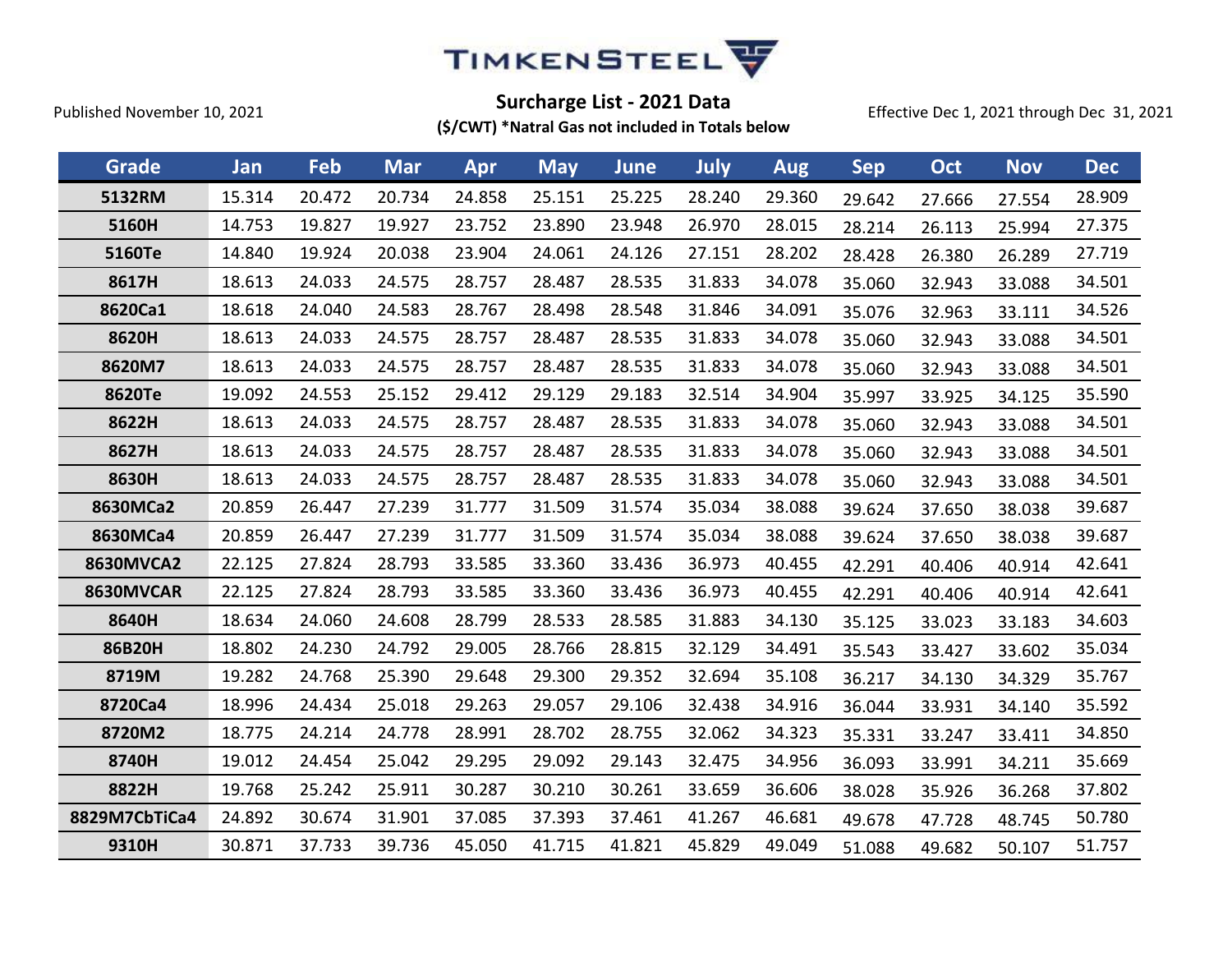

Effective Dec 1, 2021 through Dec 31, 2021

| Grade            | Jan            | Feb                          | <b>Mar</b> | Apr            | <b>May</b>     | <b>June</b>              | <b>July</b>    | <b>Aug</b>     | <b>Sep</b> | Oct    | <b>Nov</b>     | <b>Dec</b> |
|------------------|----------------|------------------------------|------------|----------------|----------------|--------------------------|----------------|----------------|------------|--------|----------------|------------|
| 9313MCa4         | 31.076         | 37.955                       | 39.985     | 45.387         | 42.093         | 42.213                   | 46.231         | 49.484         | 51.580     | 50.273 | 50.749         | 52.504     |
| 9323M            | 34.823         | 42.032                       | 44.492     | 50.278         | 46.655         | 46.772                   | 51.058         | 55.514         | 58.408     | 57.124 | 57.890         | 59.726     |
| 9325M1           | 34.060         | 41.145                       | 43.505     | 49.202         | 45.919         | 46.020                   | 50.279         | 54.950         | 57.902     | 56.473 | 57.257         | 59.041     |
| 9Cr1Mo           | 27.128         | 32.771                       | 34.140     | 41.667         | 44.051         | 44.461                   | 48.368         | 54.277         | 58.088     | 58.725 | 60.649         | 66.000     |
| A485-1           | 14.946         | 20.039                       | 20.166     | 24.086         | 24.264         | 24.338                   | 27.366         | 28.424         | 28.675     | 26.689 | 26.625         | 28.121     |
| A485-2           | 15.378         | 20.515                       | 20.704     | 24.835         | 25.102         | 25.213                   | 28.256         | 29.342         | 29.712     | 27.982 | 28.048         | 29.796     |
| A485-3           | 16.920         | 22.086                       | 22.411     | 26.688         | 27.197         | 27.275                   | 30.476         | 32.697         | 33.645     | 31.701 | 31.924         | 33.685     |
| A485-B6          | 17.392         | 22.578                       | 22.949     | 27.403         | 28.002         | 28.099                   | 31.330         | 33.679         | 34.738     | 32.953 | 33.251         | 35.223     |
| A485-B7          | 18.715         | 23.958                       | 24.468     | 29.138         | 29.957         | 30.055                   | 33.402         | 36.567         | 38.125     | 36.340 | 36.851         | 38.955     |
| AF9628           | 28.357         | 34.443                       | 36.167     | 42.388         | 42.911         | 43.058                   | 47.032         | 53.163         | 56.759     | 55.468 | 56.743         | 59.384     |
| C38+N2           | 14.483         | 19.566                       | 19.660     | 23.336         | 23.420         | 23.463                   | 26.467         | 27.512         | 27.720     | 25.477 | 25.367         | 26.532     |
| C38Mod           | 14.970         | 20.139                       | 20.412     | 24.359         | 24.594         | 24.637                   | 27.623         | 28.750         | 28.999     | 26.766 | 26.590         | 27.566     |
| <b>CrMo</b>      | 19.071         | 24.318                       | 24.863     | 29.469         | 30.333         | 30.402                   | 33.797         | 37.387         | 39.140     | 37.146 | 37.690         | 39.637     |
| CrMoV4           | 21.166         | 26.686                       | 27.787     | 33.207         | 34.597         | 34.670                   | 38.093         | 42.434         | 44.662     | 42.707 | 43.275         | 44.811     |
| CrMoV6           | 18.742         | 24.157                       | 25.000     | 29.997         | 30.981         | 31.048                   | 34.262         | 37.153         | 38.481     | 36.481 | 36.655         | 37.905     |
| CTC4162-130      | 17.299         | 22.546                       | 22.924     | 27.130         | 27.317         | 27.384                   | 30.599         | 32.681         | 33.548     | 31.543 | 31.697         | 33.312     |
| CTC4162-140      | 17.299         | 22.546                       | 22.924     | 27.130         | 27.317         | 27.384                   | 30.599         | 32.681         | 33.548     | 31.543 | 31.697         | 33.312     |
| D <sub>6</sub> A | $\blacksquare$ | $\qquad \qquad \blacksquare$ |            | $\overline{a}$ | $\blacksquare$ | $\overline{\phantom{a}}$ | $\overline{a}$ | $\blacksquare$ |            |        | $\blacksquare$ | 53.972     |
| <b>EN27</b>      | 29.857         | 36.527                       | 38.398     | 43.729         | 41.081         | 41.187                   | 45.161         | 48.789         | 51.022     | 49.564 | 50.117         | 51.891     |
| <b>EN30B</b>     | 36.213         | 43.592                       | 46.214     | 52.085         | 48.028         | 48.144                   | 52.510         | 57.021         | 59.979     | 58.730 | 59.480         | 61.287     |
| EN30BMod         | 37.722         | 45.226                       | 48.106     | 54.386         | 50.588         | 50.711                   | 55.157         | 60.329         | 63.702     | 62.514 | 63.389         | 65.201     |
| <b>En355</b>     | 25.914         | 32.139                       | 33.536     | 38.574         | 36.792         | 36.898                   | 40.626         | 43.621         | 45.353     | 43.828 | 44.235         | 46.064     |
| <b>EN40B</b>     | 19.923         | 25.220                       | 25.847     | 31.006         | 32.058         | 32.216                   | 35.635         | 39.066         | 40.887     | 39.572 | 40.275         | 42.978     |
| <b>EX25</b>      | 16.493         | 21.639                       | 21.925     | 25.982         | 26.404         | 26.451                   | 29.631         | 31.837         | 32.723     | 30.537 | 30.694         | 32.165     |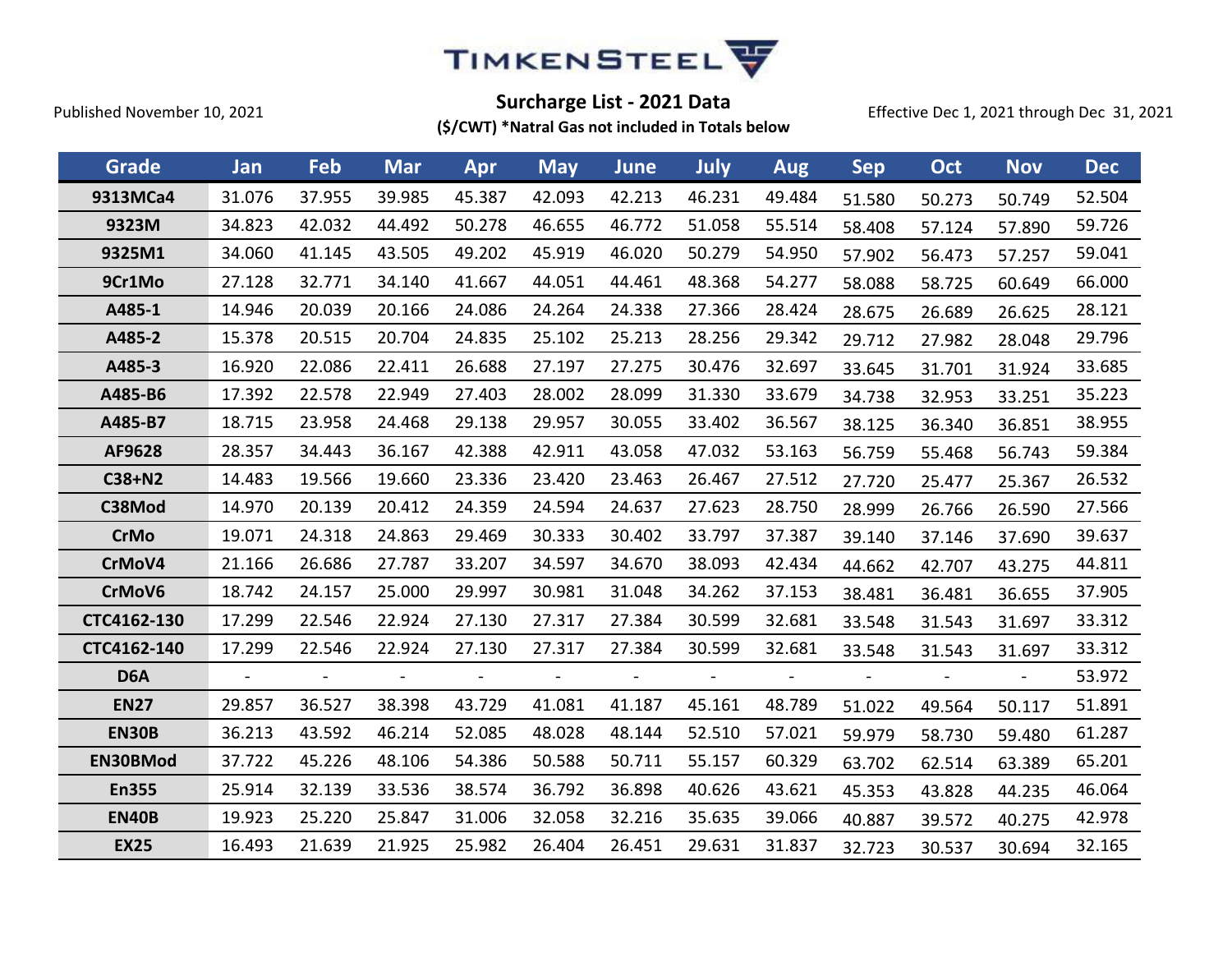

Effective Dec 1, 2021 through Dec 31, 2021

| Grade              | Jan    | Feb    | <b>Mar</b> | Apr    | <b>May</b> | <b>June</b> | July   | <b>Aug</b> | <b>Sep</b> | Oct    | <b>Nov</b> | <b>Dec</b> |
|--------------------|--------|--------|------------|--------|------------|-------------|--------|------------|------------|--------|------------|------------|
| <b>EX4</b>         | 15.170 | 20.260 | 20.406     | 24.246 | 24.448     | 24.495      | 27.560 | 28.949     | 29.336     | 27.150 | 27.095     | 28.434     |
| HF1                | 14.464 | 19.559 | 19.664     | 23.324 | 23.404     | 23.449      | 26.449 | 27.499     | 27.737     | 25.489 | 25.410     | 26.540     |
| HS220-18           | 26.040 | 32.238 | 33.671     | 38.580 | 37.129     | 37.198      | 40.976 | 44.807     | 47.010     | 45.142 | 45.751     | 47.294     |
| <b>HS220-18S</b>   | 26.040 | 32.238 | 33.671     | 38.580 | 37.129     | 37.198      | 40.976 | 44.807     | 47.010     | 45.142 | 45.751     | 47.294     |
| HS220-27           | 26.843 | 33.109 | 34.704     | 39.983 | 38.728     | 38.811      | 42.608 | 46.620     | 48.923     | 47.196 | 47.784     | 49.399     |
| HS220-27Ca2        | 26.843 | 33.109 | 34.704     | 39.983 | 38.728     | 38.811      | 42.608 | 46.620     | 48.923     | 47.196 | 47.784     | 49.399     |
| <b>HS220-27CA4</b> | 26.843 | 33.109 | 34.704     | 39.983 | 38.728     | 38.811      | 42.608 | 46.620     | 48.923     | 47.196 | 47.784     | 49.399     |
| HS220-27Ca4        | 26.843 | 33.109 | 34.704     | 39.983 | 38.728     | 38.811      | 42.608 | 46.620     | 48.923     | 47.196 | 47.784     | 49.399     |
| <b>HS220-27CAR</b> | 26.843 | 33.109 | 34.704     | 39.983 | 38.728     | 38.811      | 42.608 | 46.620     | 48.923     | 47.196 | 47.784     | 49.399     |
| <b>HY-80</b>       | 31.809 | 38.572 | 40.639     | 46.302 | 43.839     | 43.949      | 48.085 | 52.679     | 55.492     | 54.094 | 54.873     | 56.888     |
| <b>IMPACT7</b>     | 20.346 | 25.658 | 26.344     | 31.190 | 32.271     | 32.350      | 35.850 | 40.172     | 42.403     | 40.472 | 41.245     | 43.363     |
| MicroTec2W65       | 14.764 | 19.907 | 20.130     | 23.969 | 24.152     | 24.186      | 27.171 | 28.275     | 28.490     | 26.191 | 26.000     | 26.948     |
| MicroTec2W70       | 14.858 | 20.019 | 20.273     | 24.158 | 24.365     | 24.404      | 27.388 | 28.507     | 28.753     | 26.485 | 26.316     | 27.261     |
| MicroTec2W75       | 15.156 | 20.372 | 20.734     | 24.784 | 25.084     | 25.123      | 28.097 | 29.265     | 29.540     | 27.282 | 27.079     | 27.912     |
| MicroTec3M80C      | 14.876 | 20.028 | 20.266     | 24.161 | 24.366     | 24.410      | 27.399 | 28.510     | 28.753     | 26.520 | 26.360     | 27.375     |
| MicroTec3M80H      | 15.046 | 20.241 | 20.563     | 24.554 | 24.821     | 24.859      | 27.836 | 28.986     | 29.244     | 26.976 | 26.777     | 27.644     |
| MicroTec3M80T      | 15.046 | 20.241 | 20.563     | 24.554 | 24.821     | 24.859      | 27.836 | 28.986     | 29.244     | 26.976 | 26.777     | 27.644     |
| MicroTec3M85       | 14.985 | 20.168 | 20.470     | 24.429 | 24.678     | 24.714      | 27.693 | 28.834     | 29.080     | 26.803 | 26.603     | 27.484     |
| MicroTec3W75       | 15.230 | 20.453 | 20.848     | 24.949 | 25.279     | 25.310      | 28.278 | 29.462     | 29.703     | 27.400 | 27.128     | 27.880     |
| MicroTec4M95       | 14.976 | 20.146 | 20.420     | 24.369 | 24.606     | 24.649      | 27.636 | 28.763     | 29.016     | 26.786 | 26.614     | 27.592     |
| MicroTec4M95A      | 14.976 | 20.146 | 20.420     | 24.369 | 24.606     | 24.649      | 27.636 | 28.763     | 29.016     | 26.786 | 26.614     | 27.592     |
| MicroTec5H85       | 14.750 | 19.881 | 20.109     | 23.955 | 24.145     | 24.166      | 27.148 | 28.254     | 28.406     | 26.036 | 25.756     | 26.628     |
| Nit <sub>3</sub>   | 17.818 | 23.016 | 23.428     | 27.905 | 28.569     | 28.655      | 31.930 | 34.621     | 35.860     | 33.993 | 34.345     | 36.288     |
| <b>PS16</b>        | 15.858 | 20.985 | 21.210     | 25.163 | 25.480     | 25.529      | 28.652 | 30.465     | 31.127     | 28.950 | 29.023     | 30.424     |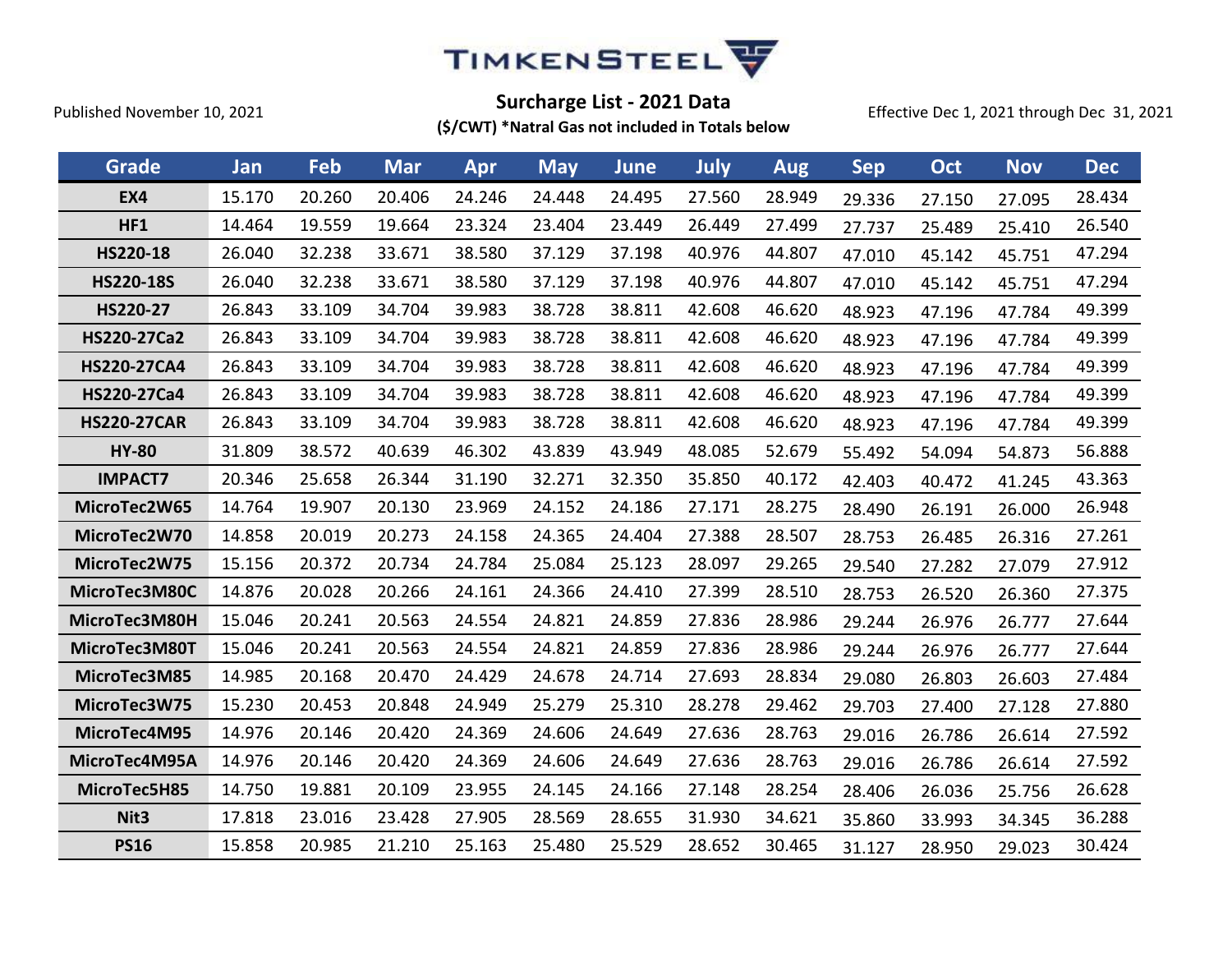

Effective Dec 1, 2021 through Dec 31, 2021

| Grade            | Jan    | Feb    | <b>Mar</b> | Apr    | <b>May</b> | <b>June</b> | <b>July</b> | <b>Aug</b> | <b>Sep</b> | Oct    | <b>Nov</b> | <b>Dec</b> |
|------------------|--------|--------|------------|--------|------------|-------------|-------------|------------|------------|--------|------------|------------|
| <b>PS16M</b>     | 15.909 | 21.039 | 21.271     | 25.249 | 25.576     | 25.629      | 28.754      | 30.569     | 31.243     | 29.094 | 29.180     | 30.612     |
| <b>PS55</b>      | 28.537 | 34.822 | 36.500     | 41.841 | 40.807     | 40.875      | 44.874      | 50.214     | 53.300     | 51.445 | 52.404     | 54.253     |
| <b>PS55Ca2</b>   | 28.537 | 34.822 | 36.500     | 41.841 | 40.807     | 40.875      | 44.874      | 50.214     | 53.300     | 51.445 | 52.404     | 54.253     |
| <b>PS55M</b>     | 28.633 | 34.923 | 36.612     | 41.976 | 40.958     | 41.028      | 45.035      | 50.422     | 53.543     | 51.700 | 52.677     | 54.546     |
| <b>PS55M2</b>    | 28.537 | 34.822 | 36.500     | 41.841 | 40.807     | 40.875      | 44.874      | 50.214     | 53.300     | 51.445 | 52.404     | 54.253     |
| S30CDY7A         | 14.279 | 19.328 | 19.382     | 22.965 | 23.006     | 23.029      | 26.029      | 27.055     | 27.177     | 24.807 | 24.604     | 25.671     |
| <b>S38CX</b>     | 15.510 | 20.609 | 20.790     | 24.569 | 24.815     | 24.836      | 27.945      | 29.738     | 30.321     | 27.940 | 27.926     | 29.112     |
| <b>S38MS1V</b>   | 15.144 | 20.344 | 20.681     | 24.724 | 25.014     | 25.057      | 28.037      | 29.193     | 29.458     | 27.231 | 27.035     | 27.946     |
| S38MS1VA         | 15.284 | 20.508 | 20.892     | 25.011 | 25.343     | 25.387      | 28.363      | 29.541     | 29.822     | 27.609 | 27.402     | 28.276     |
| <b>S38MS1V-L</b> | 15.144 | 20.344 | 20.681     | 24.724 | 25.014     | 25.057      | 28.037      | 29.193     | 29.458     | 27.231 | 27.035     | 27.946     |
| <b>S38MS1V-T</b> | 14.990 | 20.162 | 20.442     | 24.400 | 24.642     | 24.685      | 27.670      | 28.800     | 29.048     | 26.813 | 26.630     | 27.595     |
| <b>S40C-M</b>    | 14.247 | 19.288 | 19.333     | 22.901 | 22.935     | 22.955      | 25.955      | 26.976     | 27.078     | 24.686 | 24.461     | 25.517     |
| S40VCSS1         | 14.847 | 19.987 | 20.227     | 24.122 | 24.331     | 24.360      | 27.346      | 28.457     | 28.633     | 26.320 | 26.065     | 26.997     |
| S45CVMn          | 15.067 | 20.252 | 20.562     | 24.567 | 24.835     | 24.875      | 27.857      | 29.001     | 29.245     | 26.998 | 26.789     | 27.710     |
| <b>S53CG</b>     | 14.247 | 19.288 | 19.333     | 22.901 | 22.935     | 22.955      | 25.955      | 26.976     | 27.078     | 24.686 | 24.461     | 25.517     |
| <b>SCM420H</b>   | 16.760 | 21.914 | 22.221     | 26.417 | 26.894     | 26.959      | 30.153      | 32.367     | 33.283     | 31.246 | 31.435     | 33.093     |
| <b>SCR15</b>     | 14.870 | 19.944 | 20.050     | 23.938 | 24.100     | 24.165      | 27.193      | 28.241     | 28.445     | 26.408 | 26.293     | 27.763     |
| <b>SCR440H</b>   | 14.870 | 19.944 | 20.050     | 23.938 | 24.100     | 24.165      | 27.193      | 28.241     | 28.445     | 26.408 | 26.293     | 27.763     |
| SPG21CF          | 18.293 | 23.504 | 23.970     | 28.296 | 29.013     | 29.051      | 32.396      | 35.758     | 37.314     | 35.071 | 35.487     | 37.107     |
| <b>SV40CL1</b>   | 14.843 | 19.978 | 20.218     | 24.115 | 24.326     | 24.351      | 27.336      | 28.447     | 28.604     | 26.271 | 25.989     | 26.904     |
| SVh40C           | 14.546 | 19.640 | 19.794     | 23.527 | 23.654     | 23.674      | 26.663      | 27.735     | 27.865     | 25.484 | 25.224     | 26.168     |
| <b>SW85</b>      | 14.985 | 20.168 | 20.470     | 24.429 | 24.678     | 24.714      | 27.693      | 28.834     | 29.080     | 26.803 | 26.603     | 27.484     |
| TIM6V            | 14.957 | 20.137 | 20.426     | 24.366 | 24.605     | 24.644      | 27.624      | 28.759     | 29.015     | 26.751 | 26.571     | 27.478     |
| VacTec400        | 18.629 | 23.998 | 24.545     | 28.909 | 29.080     | 29.153      | 32.464      | 35.085     | 36.347     | 34.372 | 34.718     | 36.370     |